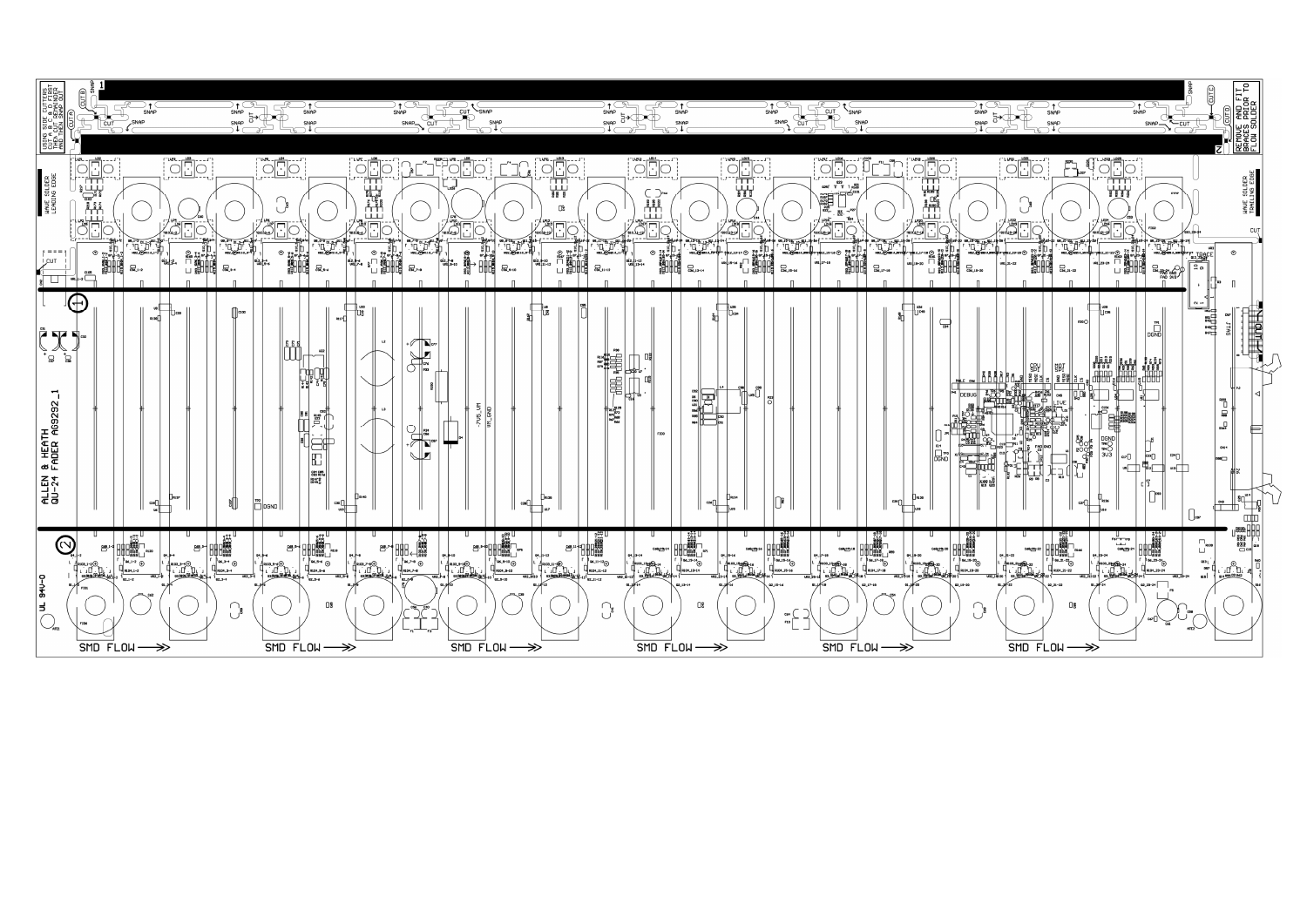| Designator             | Description                                         |
|------------------------|-----------------------------------------------------|
| C <sub>1</sub>         | CAPACITOR CERAMIC SMD0805 NOT FITTED                |
| C <sub>2</sub>         | CAPACITOR ELECTROLYTIC SMD 10uF 16V (AF5235)        |
| C <sub>3</sub>         | CAPACITOR ELECTROLYTIC SMD 10uF 16V (AF5235)        |
| C4                     | CAPACITOR CERAMIC SMD0603 22P (AF4829)              |
| C <sub>5</sub>         | CAPACITOR CERAMIC SMD0402 100N 16V (AF6674)         |
|                        |                                                     |
| C <sub>6</sub>         | CAPACITOR CERAMIC SMD0603 22P (AF4829)              |
| C7                     | CAPACITOR CERAMIC SMD0402 NOT FITTED                |
| C <sub>8</sub>         | CAPACITOR CERAMIC SMD0402 100N 16V (AF6674)         |
| C <sub>9</sub>         | CAPACITOR CERAMIC SMD0402 100N 16V (AF6674)         |
| C10                    | CAPACITOR CERAMIC SMD0402 100N 16V (AF6674)         |
| C <sub>11</sub>        | CAPACITOR CERAMIC SMD0402 100N 16V (AF6674)         |
| C12                    | CAPACITOR ELECTROLYTIC SMD 1uF 50V (AF2995)         |
| C13                    | CAPACITOR CERAMIC SMD0603 10N 25V X7R (AF7312)      |
| C <sub>14</sub>        | CAPACITOR CERAMIC SMD0805 10UF X7R 6.3V (AF8253)    |
| C15                    | CAPACITOR CERAMIC SMD0402 100N 16V (AF6674)         |
| C16                    | CAPACITOR CERAMIC SMD0402 100N 16V (AF6674)         |
| C17                    | CAPACITOR CERAMIC SMD0402 100N 16V (AF6674)         |
| C18                    | CAPACITOR CERAMIC SMD0402 100N 16V (AF6674)         |
| C19                    | CAPACITOR CERAMIC SMD0402 100N 16V (AF6674)         |
| C <sub>20</sub>        | CAPACITOR CERAMIC SMD0402 100N 16V (AF6674)         |
| C <sub>21</sub>        | CAPACITOR CERAMIC SMD0805 10UF X7R 6.3V (AF8253)    |
| C <sub>23</sub>        | CAPACITOR CERAMIC SMD0402 100N 16V (AF6674)         |
| C <sub>24</sub>        | CAPACITOR CERAMIC SMD0402 100N 16V (AF6674)         |
| C <sub>25</sub>        | CAPACITOR CERAMIC SMD0402 100N 16V (AF6674)         |
| C <sub>26</sub>        | CAPACITOR CERAMIC SMD0402 100N 16V (AF6674)         |
| C <sub>27</sub>        | CAPACITOR CERAMIC SMD0402 100N 16V (AF6674)         |
| C <sub>28</sub>        | CAPACITOR CERAMIC SMD0402 100N 16V (AF6674)         |
| C <sub>29</sub>        | CAPACITOR CERAMIC SMD0402 100N 16V (AF6674)         |
| C30                    | CAPACITOR CERAMIC SMD0402 100N 16V (AF6674)         |
| C <sub>31</sub>        | CAPACITOR ELECTROLYTIC SMD 100uF 50V (AF5734)       |
| C32                    | CAPACITOR ELECTROLYTIC SMD 100uF 50V (AF5734)       |
| C33                    | CAPACITOR CERAMIC SMD0402 100N 16V (AF6674)         |
| C <sub>34</sub>        | CAPACITOR CERAMIC SMD0402 100N 16V (AF6674)         |
| C35                    | CAPACITOR CERAMIC SMD0402 100N 16V (AF6674)         |
| $C36_1-2$              | CAPACITOR CERAMIC SMD0402 100N 16V (AF6674)         |
| $C36_3-4$              | CAPACITOR CERAMIC SMD0402 100N 16V (AF6674)         |
| $C36_5-6$              | CAPACITOR CERAMIC SMD0402 100N 16V (AF6674)         |
| $C36_7 - 8$            | CAPACITOR CERAMIC SMD0402 100N 16V (AF6674)         |
| C36_9-10               | CAPACITOR CERAMIC SMD0402 100N 16V (AF6674)         |
| $C36_111-12$           | CAPACITOR CERAMIC SMD0402 100N 16V (AF6674)         |
| $C36_13-14$            | CAPACITOR CERAMIC SMD0402 100N 16V (AF6674)         |
| C36_15-16              | CAPACITOR CERAMIC SMD0402 100N 16V (AF6674)         |
| C <sub>36</sub> _17-18 | CAPACITOR CERAMIC SMD0402 100N 16V (AF6674)         |
| C36_19-20              | CAPACITOR CERAMIC SMD0402 100N 16V (AF6674)         |
| C36_21-22              | CAPACITOR CERAMIC SMD0402 100N 16V (AF6674)         |
| C36_23-24              | CAPACITOR CERAMIC SMD0402 100N 16V (AF6674)         |
| C37                    | CAPACITOR CERAMIC SMD0402 100N 16V (AF6674)         |
| C38                    | CAPACITOR CERAMIC SMD0402 100N 16V (AF6674)         |
| C39                    | CAPACITOR ELECTROLYTIC 330uF 10V (AF2288)           |
| C40                    | CAPACITOR CERAMIC SMD1210 1U 50V (AF5885)           |
| C <sub>41</sub>        | CAPACITOR CERAMIC SMD1210 1U 50V (AF5885)           |
| C42                    | CAPACITOR CERAMIC SMD0402 100N 16V (AF6674)         |
| C <sub>43</sub>        | CAPACITOR CERAMIC SMD0805 100P (AF2847)             |
| C44                    | CAPACITOR ELECTROLYTIC 330uF 10V (AF2288)           |
| C45                    | CAPACITOR CERAMIC SMD1210 1U 50V (AF5885)           |
| C46                    | CAPACITOR CERAMIC SMD1210 1U 50V (AF5885)           |
| C47                    | CAPACITOR CERAMIC SMD0402 100N 16V (AF6674)         |
| C48                    | CAPACITOR CERAMIC SMD0402 100N 16V (AF6674)         |
| C49                    | CAPACITOR CERAMIC SMD0402 100N 16V (AF6674)         |
| C50                    | CAPACITOR CERAMIC SMD1206 10UF X5R 25V 10% (AF8942) |
| C51                    | CAPACITOR CERAMIC SMD1206 10UF X5R 25V 10% (AF8942) |
| C <sub>52</sub>        | CAPACITOR CERAMIC SMD0402 100N 16V (AF6674)         |
| C53                    | CAPACITOR ELECTROLYTIC 330uF 10V (AF2288)           |
| C54                    | CAPACITOR ELECTROLYTIC 330uF 10V (AF2288)           |
| C55                    | CAPACITOR CERAMIC SMD1210 1U 50V (AF5885)           |
| C56                    | CAPACITOR CERAMIC SMD1210 1U 50V (AF5885)           |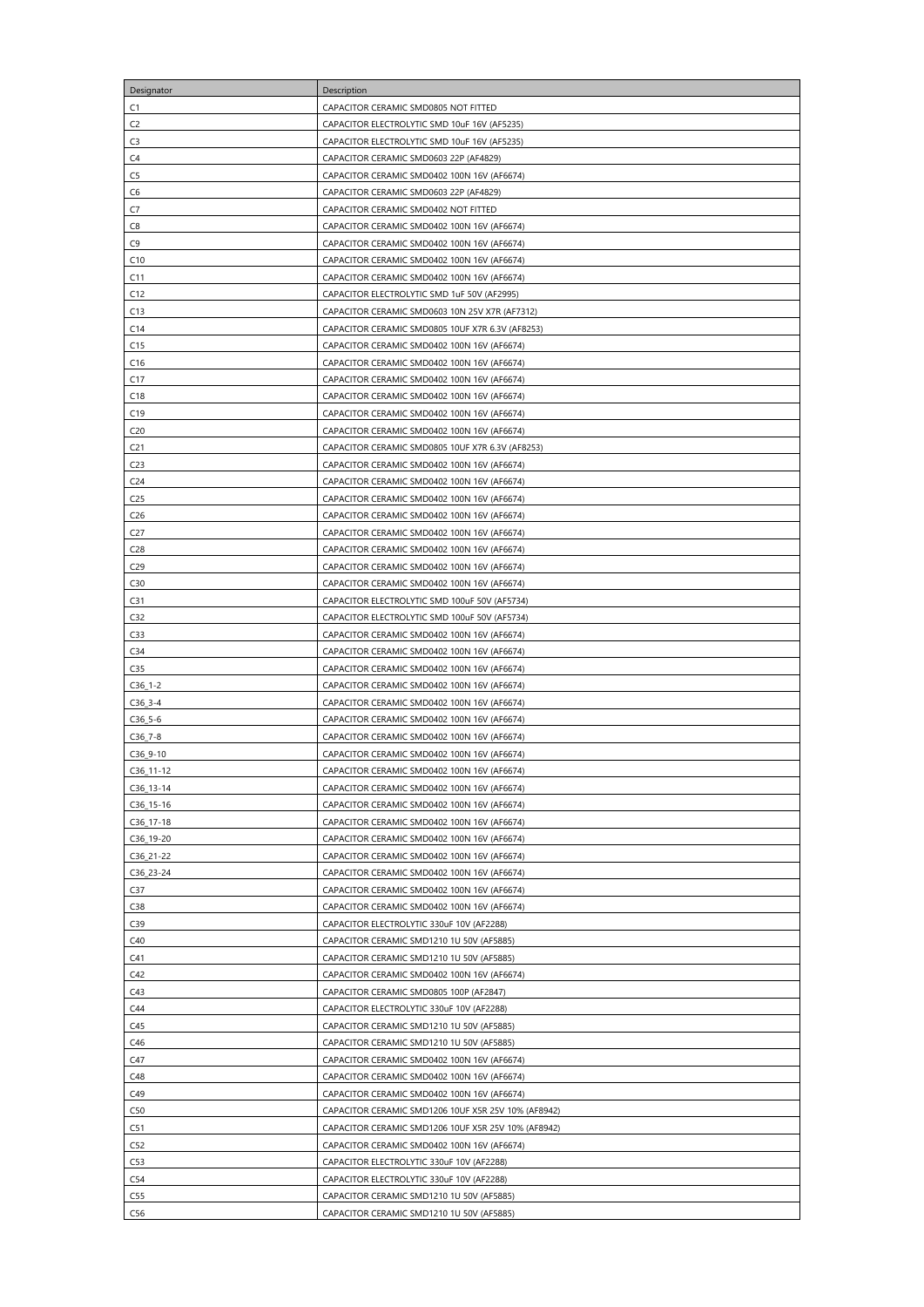| C57                    | CAPACITOR CERAMIC SMD1210 1U 50V (AF5885)                                                  |
|------------------------|--------------------------------------------------------------------------------------------|
| C58                    | CAPACITOR CERAMIC SMD1210 1U 50V (AF5885)                                                  |
| C59                    | CAPACITOR CERAMIC SMD1210 1U 50V (AF5885)                                                  |
| C60                    | CAPACITOR ELECTROLYTIC 330uF 10V (AF2288)                                                  |
| C61                    | CAPACITOR ELECTROLYTIC 330uF 10V (AF2288)                                                  |
| C62                    | CAPACITOR ELECTROLYTIC 330uF 10V (AF2288)                                                  |
| C63                    | CAPACITOR CERAMIC SMD1210 1U 50V (AF5885)                                                  |
| C64                    | CAPACITOR CERAMIC SMD1210 1U 50V (AF5885)                                                  |
| C65                    | CAPACITOR CERAMIC SMD0402 100N 16V (AF6674)                                                |
| C66                    | CAPACITOR CERAMIC SMD0402 100N 16V (AF6674)                                                |
| C67                    | CAPACITOR CERAMIC SMD0402 100N 16V (AF6674)                                                |
| C68                    | CAPACITOR CERAMIC SMD1210 1U 50V (AF5885)                                                  |
| $C68_1-2$              | CAPACITOR CERAMIC SMD0402 100N 16V (AF6674)                                                |
| $C68_3 - 4$            | CAPACITOR CERAMIC SMD0402 100N 16V (AF6674)                                                |
| $C68_5-6$              | CAPACITOR CERAMIC SMD0402 100N 16V (AF6674)                                                |
| $C68$ <sub>-7-8</sub>  | CAPACITOR CERAMIC SMD0402 100N 16V (AF6674)                                                |
| $C68_9 - 10$           | CAPACITOR CERAMIC SMD0402 100N 16V (AF6674)                                                |
| C68_11-12              | CAPACITOR CERAMIC SMD0402 100N 16V (AF6674)                                                |
| $C68_13-14$            | CAPACITOR CERAMIC SMD0402 100N 16V (AF6674)                                                |
| C68_15-16              | CAPACITOR CERAMIC SMD0402 100N 16V (AF6674)                                                |
| C68_17-18              | CAPACITOR CERAMIC SMD0402 100N 16V (AF6674)                                                |
|                        |                                                                                            |
| C68_19-20<br>C68_21-22 | CAPACITOR CERAMIC SMD0402 100N 16V (AF6674)<br>CAPACITOR CERAMIC SMD0402 100N 16V (AF6674) |
|                        |                                                                                            |
| C68_23-24              | CAPACITOR CERAMIC SMD0402 100N 16V (AF6674)                                                |
| C69                    | CAPACITOR CERAMIC SMD1210 1U 50V (AF5885)                                                  |
| C70                    | CAPACITOR CERAMIC SMD0402 100N 16V (AF6674)                                                |
| C71                    | CAPACITOR CERAMIC SMD1206 10UF X5R 25V 10% (AF8942)                                        |
| C72                    | CAPACITOR CERAMIC SMD1206 10UF X5R 25V 10% (AF8942)                                        |
| C73                    | CAPACITOR CERAMIC SMD1206 10UF X5R 25V 10% (AF8942)                                        |
| C74                    | CAPACITOR CERAMIC SMD0805 NOT FITTED                                                       |
| C75                    | CAPACITOR CERAMIC SMD0805 1N0 (AF5040)                                                     |
| C76                    | CAPACITOR CERAMIC SMD0805 10UF X5R 16V 10% (AF8557)                                        |
| C77                    | CAPACITOR ELECTROLYTIC SMD 100uF 50V (AF5734)                                              |
| C78                    | CAPACITOR ELECTROLYTIC 2200uF 16V LESR (AF3566)                                            |
| C79                    | CAPACITOR ELECTROLYTIC 2200uF 16V LESR (AF3566)                                            |
| C80                    | CAPACITOR CERAMIC SMD1206 NOT FITTED                                                       |
| C81                    | CAPACITOR CERAMIC SMD1206 NOT FITTED                                                       |
| C82                    | CAPACITOR CERAMIC SMD1210 NOT FITTED                                                       |
| C83                    | CAPACITOR CERAMIC SMD0805 NOT FITTED                                                       |
| C84                    | CAPACITOR CERAMIC SMD0805 NOT FITTED                                                       |
| C85                    | CAPACITOR CERAMIC SMD0805 NOT FITTED                                                       |
| C86                    | CAPACITOR CERAMIC SMD0805 NOT FITTED                                                       |
| C87                    | CAPACITOR ELECTROLYTIC SMD CAPELSM-8X10 NOT FITTED                                         |
| C88                    | CAPACITOR CERAMIC SMD1206 NOT FITTED                                                       |
| C89                    | CAPACITOR CERAMIC SMD0402 100N 16V (AF6674)                                                |
| C90                    | CAPACITOR CERAMIC SMD0603 10N 25V X7R (AF7312)                                             |
| C91                    | CAPACITOR ELECTROLYTIC SMD 10uF 16V (AF5235)                                               |
| C92                    | CAPACITOR CERAMIC SMD1206 10UF X5R 25V 10% (AF8942)                                        |
| C93                    | CAPACITOR CERAMIC SMD0805 10UF X7R 6.3V (AF8253)                                           |
| C94                    | CAPACITOR CERAMIC SMD0805 10UF X7R 6.3V (AF8253)                                           |
| C95                    | CAPACITOR CERAMIC SMD0805 10UF X7R 6.3V (AF8253)                                           |
| C96                    | CAPACITOR CERAMIC SMD0805 10UF X7R 6.3V (AF8253)                                           |
| C97                    | CAPACITOR CERAMIC SMD0805 10UF X7R 6.3V (AF8253)                                           |
| C <sub>98</sub>        | CAPACITOR CERAMIC SMD1206 10UF X5R 25V 10% (AF8942)                                        |
| C99                    | CAPACITOR CERAMIC SMD0603 10N 25V X7R (AF7312)                                             |
| C <sub>100</sub>       | CAPACITOR CERAMIC SMD0805 10UF X7R 6.3V (AF8253)                                           |
| C <sub>101</sub>       | CAPACITOR CERAMIC SMD0402 100N 16V (AF6674)                                                |
| C <sub>102</sub>       | CAPACITOR CERAMIC SMD0805 10UF X5R 16V 10% (AF8557)                                        |
| C103                   | CAPACITOR CERAMIC SMD0805 NOT FITTED                                                       |
| C104                   | CAPACITOR CERAMIC SMD0805 10UF X5R 16V 10% (AF8557)                                        |
| C <sub>105</sub>       | CAPACITOR CERAMIC SMD0805 NOT FITTED                                                       |
| C <sub>106</sub>       | CAPACITOR CERAMIC SMD0402 100N 16V (AF6674)                                                |
| C <sub>107</sub>       | CAPACITOR CERAMIC SMD0805 10UF X7R 6.3V (AF8253)                                           |
| C <sub>108</sub>       | CAPACITOR CERAMIC SMD0805 2.2UF X7R 16V 10% (KERMIT-C0805C225K4RAC)(AF9329)                |
| C110                   | CAPACITOR CERAMIC SMD0805 2.2UF X7R 16V 10% (KERMIT-C0805C225K4RAC)(AF9329)                |
| C115                   | CAPACITOR CERAMIC SMD0402 100N 16V (AF6674)                                                |
|                        | CAPACITOR CERAMIC SMD0402 100N 16V (AF6674)                                                |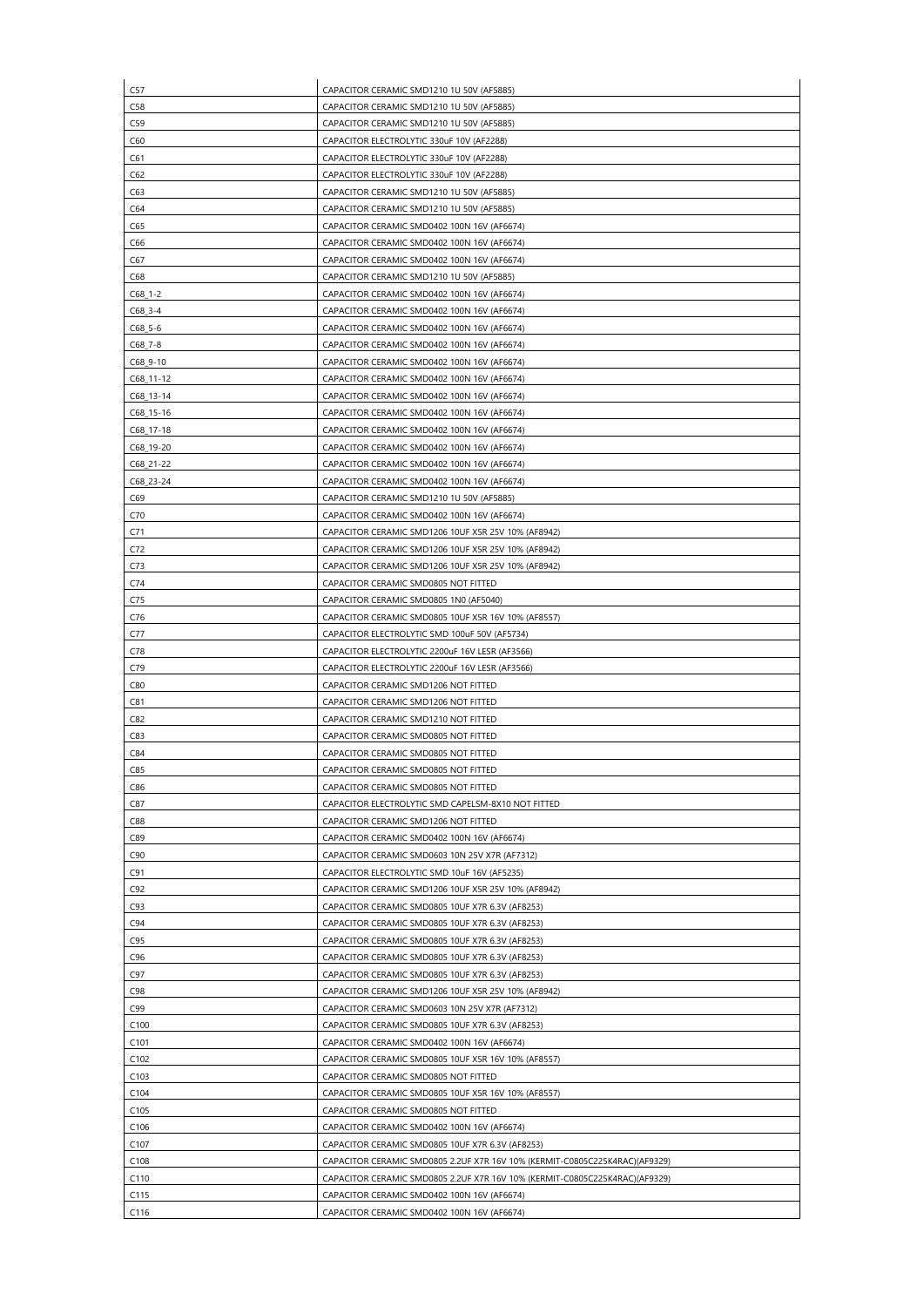| C117                   | CAPACITOR CERAMIC SMD0402 100N 16V (AF6674)                                            |
|------------------------|----------------------------------------------------------------------------------------|
| CN <sub>1</sub>        | SIL 5 M STRT NF                                                                        |
| CN <sub>2</sub>        | TOBY 5900-W-RT-04 (AL8218)                                                             |
| CN <sub>3</sub>        | Connector IDC, Molex Type 0.1" Pitch SIL 4 pins                                        |
| CN <sub>4</sub>        | Connector BOX, Molex Type 0.1" Pitch 5x2 pins (AL4662)                                 |
| CN <sub>5</sub>        | SIL 5 M STRT NF                                                                        |
| CN <sub>6</sub>        | NOT FITTED SIL 8 M STRT                                                                |
| CN <sub>7</sub>        | Connector IDC, Molex Type 0.1" Pitch SIL 8 pins flush mount (AL6853)                   |
| <b>CN14</b>            | Connector IDC, Molex Type 0.1" Pitch 13x2 pins LCK(AL8887)                             |
| $D1_1 - 2$             | DIODE SMD BAV70 (AE6309)                                                               |
| $D1_3 - 4$             | DIODE SMD BAV70 (AE6309)                                                               |
| $D1_5 - 6$             | DIODE SMD BAV70 (AE6309)                                                               |
| $D1_7 - 8$             | DIODE SMD BAV70 (AE6309)                                                               |
| $D1_9 - 10$            | DIODE SMD BAV70 (AE6309)                                                               |
| D1_11-12               | DIODE SMD BAV70 (AE6309)                                                               |
| D1_13-14               | DIODE SMD BAV70 (AE6309)                                                               |
| D1_15-16               | DIODE SMD BAV70 (AE6309)                                                               |
| D1_17-18               | DIODE SMD BAV70 (AE6309)                                                               |
| D1_19-20               | DIODE SMD BAV70 (AE6309)                                                               |
| D1_21-22               | DIODE SMD BAV70 (AE6309)                                                               |
| D1_23-24               | DIODE SMD BAV70 (AE6309)                                                               |
| $D2_1-2$               | DIODE SMD BAV70 (AE6309)                                                               |
| $D2_3 - 4$             | DIODE SMD BAV70 (AE6309)                                                               |
| $D2_5 - 6$             | DIODE SMD BAV70 (AE6309)                                                               |
| D <sub>2_7</sub> -8    | DIODE SMD BAV70 (AE6309)                                                               |
| D <sub>2_9</sub> -10   | DIODE SMD BAV70 (AE6309)                                                               |
| D <sub>2_11-12</sub>   | DIODE SMD BAV70 (AE6309)                                                               |
| D <sub>2</sub> _13-14  | DIODE SMD BAV70 (AE6309)                                                               |
| D <sub>2_15-16</sub>   | DIODE SMD BAV70 (AE6309)                                                               |
| D <sub>2</sub> _17-18  | DIODE SMD BAV70 (AE6309)                                                               |
| D <sub>2</sub> _19-20  | DIODE SMD BAV70 (AE6309)                                                               |
| D2_21-22               | DIODE SMD BAV70 (AE6309)                                                               |
| D2_23-24               | DIODE SMD BAV70 (AE6309)                                                               |
| D <sub>3</sub>         | DIODE SMD BAV70 (AE6309)                                                               |
| D <sub>4</sub>         | DIODE SQ045 SCHOTTKY (AE3934)                                                          |
| D <sub>5</sub>         | DIODE SMD MBR230LSFT1 SCHOTTKY ONSEMI 2A 30V (AE8836)                                  |
| F <sub>1</sub>         | FUSE SMD POLYFUSE RESETTABLE 0.5A WICKMAN (AL6307)                                     |
| F <sub>2</sub>         | FUSE SMD POLYFUSE RESETTABLE 0.5A WICKMAN (AL6307)                                     |
| F3                     | FUSE SMD POLYFUSE RESETTABLE 0.5A WICKMAN (AL6307)                                     |
| F4                     | FUSE SMD POLYFUSE RESETTABLE 0.5A WICKMAN (AL6307)                                     |
| F <sub>5</sub>         | FUSE SMD POLYFUSE RESETTABLE 0.5A WICKMAN (AL6307)                                     |
| F10                    | FUSE SMD POLYFUSE RESETTABLE 0.5A WICKMAN (AL6307)                                     |
| F11                    | FUSE SMD POLYFUSE RESETTABLE 0.5A WICKMAN (AL6307)                                     |
| JP1                    | JUMP 2 OPTION LINK (AL8068)                                                            |
| L1                     | FERRITE BEAD SMD0805 250mA 300R @ 100MHz TYCO (AM6909)                                 |
| L2                     | IND SMD-DO5010P-223HCB(COILCRAFT) 22UH 7A (AM6374)                                     |
| L <sub>3</sub>         | NF IND SMD-DO5010P                                                                     |
| L4                     | INDUCTOR COILCRAFT MSS1038-223ML 22UH (AM8646)                                         |
| LD1                    | LED SMD SUN YELLOW 1106 (AE5948)                                                       |
| LD <sub>2</sub><br>LD3 | LED SMD SUN YEL (XZMYK147W) 1210 (AE9307)                                              |
|                        | LED SMD SUN YEL (XZMYK147W) 1210 (AE9307)                                              |
| LD4<br>LD5             | LED SMD SUN YEL (XZMYK147W) 1210 (AE9307)<br>LED SMD SUN YEL (XZMYK147W) 1210 (AE9307) |
| LD6                    | LED SMD SUN YEL (XZMYK147W) 1210 (AE9307)                                              |
| LD7                    | LED SMD SUN YEL (XZMYK147W) 1210 (AE9307)                                              |
| LD8                    | LED SMD SUN YEL (XZMYK147W) 1210 (AE9307)                                              |
| LD9                    | LED SMD SUN YEL (XZMYK147W) 1210 (AE9307)                                              |
| LD <sub>10</sub>       | LED SMD SUN YEL (XZMYK147W) 1210 (AE9307)                                              |
| LD11                   | LED SMD SUN YEL (XZMYK147W) 1210 (AE9307)                                              |
| LD12                   | LED SMD SUN YEL (XZMYK147W) 1210 (AE9307)                                              |
| LD13                   | LED SMD LITEON BLU (LTST-C930TBKT) 1210 (AE9308)                                       |
| LD <sub>14</sub>       | LED SMD LITEON BLU (LTST-C930TBKT) 1210 (AE9308)                                       |
| LD15                   | LED SMD LITEON BLU (LTST-C930TBKT) 1210 (AE9308)                                       |
| LD16                   | LED SMD LITEON BLU (LTST-C930TBKT) 1210 (AE9308)                                       |
| LD17                   | LED SMD SUN YEL (XZMYK147W) 1210 (AE9307)                                              |
| LD18                   | LED SMD SUN YEL (XZMYK147W) 1210 (AE9307)                                              |
| LD <sub>19</sub>       | LED SMD SUN YEL (XZMYK147W) 1210 (AE9307)                                              |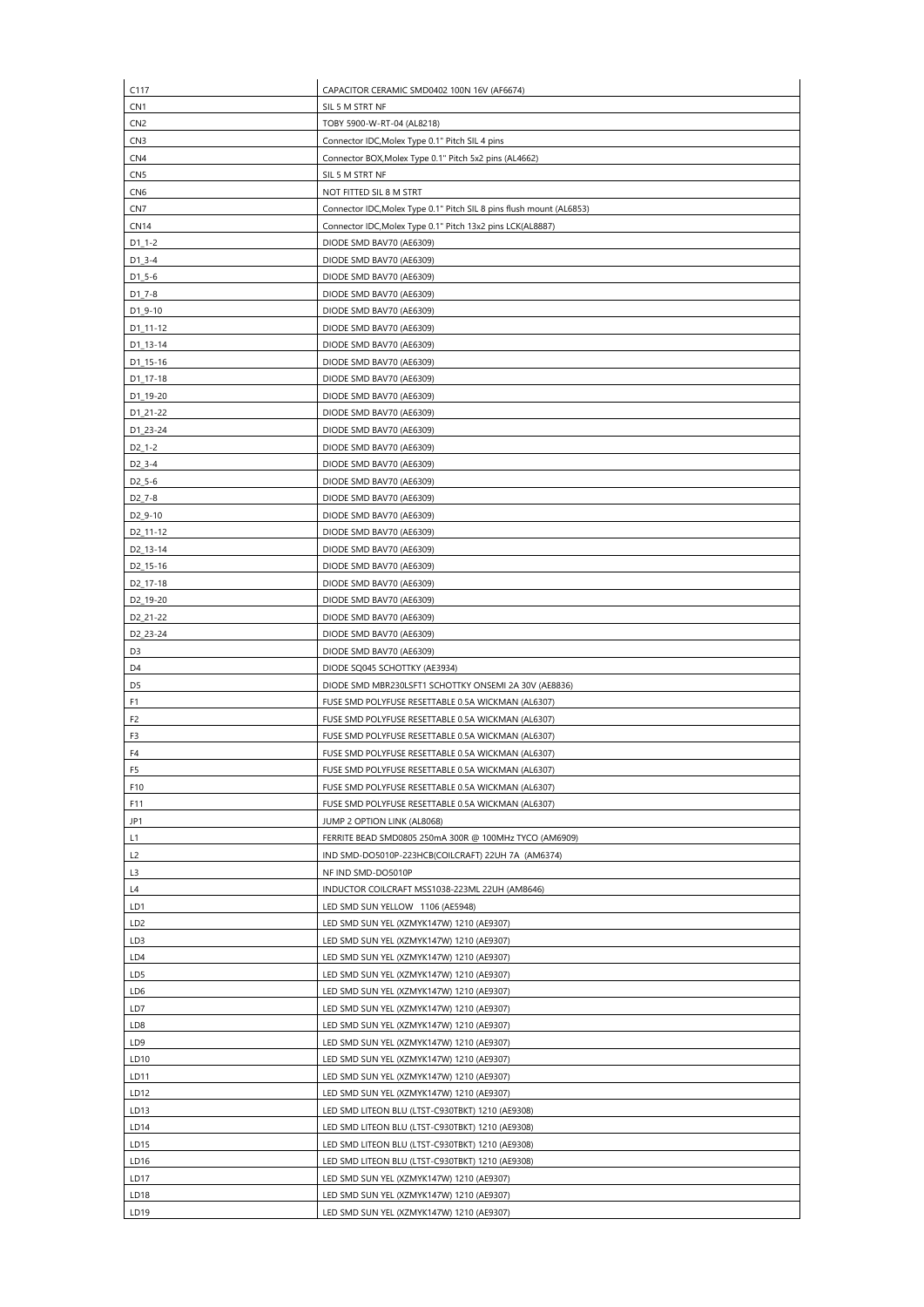| LD20             | LED SMD LITEON BLU (LTST-C930TBKT) 1210 (AE9308) |
|------------------|--------------------------------------------------|
| LD <sub>21</sub> | LED SMD LITEON BLU (LTST-C930TBKT) 1210 (AE9308) |
| LD <sub>22</sub> | LED SMD SUN YEL (XZMYK147W) 1210 (AE9307)        |
| LD23             | LED SMD SUN YEL (XZMYK147W) 1210 (AE9307)        |
| LD <sub>24</sub> | LED SMD SUN YEL (XZMYK147W) 1210 (AE9307)        |
| LD <sub>25</sub> | LED SMD LITEON BLU (LTST-C930TBKT) 1210 (AE9308) |
| LD26             | NF LED SMD 1210                                  |
| LD27             | NF LED SMD 1210                                  |
| $Q1_1-2$         | TRANSISTOR SMD AO6604 DUAL MOSFET (AE8413)       |
| $Q1_3 - 4$       | TRANSISTOR SMD AO6604 DUAL MOSFET (AE8413)       |
| $Q1_5 - 6$       | TRANSISTOR SMD AO6604 DUAL MOSFET (AE8413)       |
| $Q1_7 - 8$       | TRANSISTOR SMD AO6604 DUAL MOSFET (AE8413)       |
|                  |                                                  |
| Q1_9-10          | TRANSISTOR SMD AO6604 DUAL MOSFET (AE8413)       |
| $Q1_11-12$       | TRANSISTOR SMD AO6604 DUAL MOSFET (AE8413)       |
| $Q1_13-14$       | TRANSISTOR SMD AO6604 DUAL MOSFET (AE8413)       |
| Q1_15-16         | TRANSISTOR SMD AO6604 DUAL MOSFET (AE8413)       |
| $Q1_1$ 17-18     | TRANSISTOR SMD AO6604 DUAL MOSFET (AE8413)       |
| Q1_19-20         | TRANSISTOR SMD AO6604 DUAL MOSFET (AE8413)       |
| Q1_21-22         | TRANSISTOR SMD AO6604 DUAL MOSFET (AE8413)       |
| Q1_23-24         | TRANSISTOR SMD AO6604 DUAL MOSFET (AE8413)       |
| $Q2_1-2$         | TRANSISTOR SMD AO6604 DUAL MOSFET (AE8413)       |
| $Q2_3 - 4$       | TRANSISTOR SMD AO6604 DUAL MOSFET (AE8413)       |
| $Q2_5 - 6$       | TRANSISTOR SMD AO6604 DUAL MOSFET (AE8413)       |
| $Q2_7 - 8$       | TRANSISTOR SMD AO6604 DUAL MOSFET (AE8413)       |
| Q2_9-10          | TRANSISTOR SMD AO6604 DUAL MOSFET (AE8413)       |
| Q2_11-12         | TRANSISTOR SMD AO6604 DUAL MOSFET (AE8413)       |
| Q2 13-14         | TRANSISTOR SMD AO6604 DUAL MOSFET (AE8413)       |
| Q2_15-16         | TRANSISTOR SMD AO6604 DUAL MOSFET (AE8413)       |
| Q2_17-18         | TRANSISTOR SMD AO6604 DUAL MOSFET (AE8413)       |
| Q2_19-20         | TRANSISTOR SMD AO6604 DUAL MOSFET (AE8413)       |
| Q2_21-22         | TRANSISTOR SMD AO6604 DUAL MOSFET (AE8413)       |
| Q2_23-24         | TRANSISTOR SMD AO6604 DUAL MOSFET (AE8413)       |
| $Q3_1-2$         | TRANSISTOR SMD BC848B NPN (AE3332)               |
| $Q3_3 - 4$       | TRANSISTOR SMD BC848B NPN (AE3332)               |
| $Q3_5-6$         | TRANSISTOR SMD BC848B NPN (AE3332)               |
| $Q3_7 - 8$       | TRANSISTOR SMD BC848B NPN (AE3332)               |
| Q3_9-10          | TRANSISTOR SMD BC848B NPN (AE3332)               |
| Q3_11-12         | TRANSISTOR SMD BC848B NPN (AE3332)               |
| Q3_13-14         | TRANSISTOR SMD BC848B NPN (AE3332)               |
| Q3_15-16         | TRANSISTOR SMD BC848B NPN (AE3332)               |
| $Q3_17-18$       | TRANSISTOR SMD BC848B NPN (AE3332)               |
| Q3_19-20         | TRANSISTOR SMD BC848B NPN (AE3332)               |
| Q3_21-22         | TRANSISTOR SMD BC848B NPN (AE3332)               |
| Q3_23-24         | TRANSISTOR SMD BC848B NPN (AE3332)               |
| Q4_1-2           | TRANSISTOR SMD BC848B NPN (AE3332)               |
| Q4_3-4           | TRANSISTOR SMD BC848B NPN (AE3332)               |
|                  | TRANSISTOR SMD BC848B NPN (AE3332)               |
| Q4_5-6<br>Q4_7-8 | TRANSISTOR SMD BC848B NPN (AE3332)               |
| Q4_9-10          | TRANSISTOR SMD BC848B NPN (AE3332)               |
|                  |                                                  |
| Q4_11-12         | TRANSISTOR SMD BC848B NPN (AE3332)               |
| Q4_13-14         | TRANSISTOR SMD BC848B NPN (AE3332)               |
| Q4_15-16         | TRANSISTOR SMD BC848B NPN (AE3332)               |
| Q4_17-18         | TRANSISTOR SMD BC848B NPN (AE3332)               |
| Q4_19-20         | TRANSISTOR SMD BC848B NPN (AE3332)               |
| Q4_21-22         | TRANSISTOR SMD BC848B NPN (AE3332)               |
| Q4_23-24         | TRANSISTOR SMD BC848B NPN (AE3332)               |
| $Q5_1 - 2$       | TRANSISTOR SMD BC848B NPN (AE3332)               |
| $Q5_3 - 4$       | TRANSISTOR SMD BC848B NPN (AE3332)               |
| Q5_5-6           | TRANSISTOR SMD BC848B NPN (AE3332)               |
| Q5_7-8           | TRANSISTOR SMD BC848B NPN (AE3332)               |
| Q5_9-10          | TRANSISTOR SMD BC848B NPN (AE3332)               |
| Q5_11-12         | TRANSISTOR SMD BC848B NPN (AE3332)               |
| Q5_13-14         | TRANSISTOR SMD BC848B NPN (AE3332)               |
| Q5_15-16         | TRANSISTOR SMD BC848B NPN (AE3332)               |
| Q5_17-18         | TRANSISTOR SMD BC848B NPN (AE3332)               |
| Q5_19-20         | TRANSISTOR SMD BC848B NPN (AE3332)               |
| Q5_21-22         | TRANSISTOR SMD BC848B NPN (AE3332)               |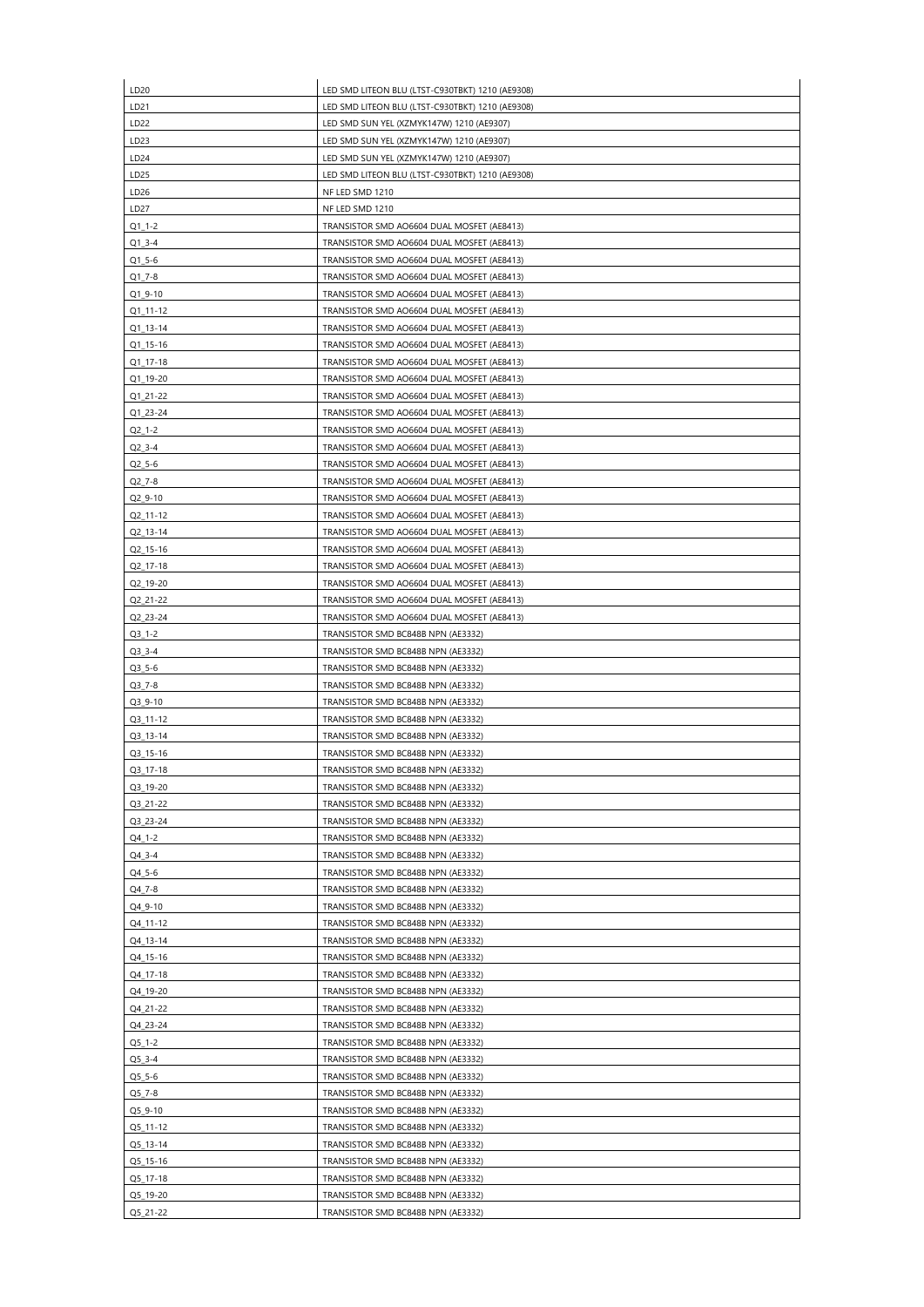| Q5_23-24    | TRANSISTOR SMD BC848B NPN (AE3332)         |
|-------------|--------------------------------------------|
| $Q6_1-2$    | TRANSISTOR SMD BC848B NPN (AE3332)         |
| Q6_3-4      | TRANSISTOR SMD BC848B NPN (AE3332)         |
| Q6_5-6      | TRANSISTOR SMD BC848B NPN (AE3332)         |
|             |                                            |
| Q6_7-8      | TRANSISTOR SMD BC848B NPN (AE3332)         |
| Q6_9-10     | TRANSISTOR SMD BC848B NPN (AE3332)         |
| Q6_11-12    | TRANSISTOR SMD BC848B NPN (AE3332)         |
| Q6_13-14    | TRANSISTOR SMD BC848B NPN (AE3332)         |
| Q6_15-16    | TRANSISTOR SMD BC848B NPN (AE3332)         |
|             |                                            |
| Q6_17-18    | TRANSISTOR SMD BC848B NPN (AE3332)         |
| Q6_19-20    | TRANSISTOR SMD BC848B NPN (AE3332)         |
| Q6_21-22    | TRANSISTOR SMD BC848B NPN (AE3332)         |
| Q6_23-24    | TRANSISTOR SMD BC848B NPN (AE3332)         |
| $Q7_1-2$    | TRANSISTOR SMD BC848B NPN (AE3332)         |
| $Q7_3 - 4$  | TRANSISTOR SMD BC848B NPN (AE3332)         |
|             |                                            |
| $Q7_5 - 6$  | TRANSISTOR SMD BC848B NPN (AE3332)         |
| Q7_7-8      | TRANSISTOR SMD BC848B NPN (AE3332)         |
| Q7 9-10     | TRANSISTOR SMD BC848B NPN (AE3332)         |
| Q7_11-12    | TRANSISTOR SMD BC848B NPN (AE3332)         |
| Q7_13-14    | TRANSISTOR SMD BC848B NPN (AE3332)         |
| Q7_15-16    | TRANSISTOR SMD BC848B NPN (AE3332)         |
|             |                                            |
| Q7_17-18    | TRANSISTOR SMD BC848B NPN (AE3332)         |
| Q7_19-20    | TRANSISTOR SMD BC848B NPN (AE3332)         |
| Q7_21-22    | TRANSISTOR SMD BC848B NPN (AE3332)         |
| Q7_23-24    | TRANSISTOR SMD BC848B NPN (AE3332)         |
| $Q8_1 - 2$  | TRANSISTOR SMD BC848B NPN (AE3332)         |
| $Q8_3 - 4$  | TRANSISTOR SMD BC848B NPN (AE3332)         |
| Q8_5-6      | TRANSISTOR SMD BC848B NPN (AE3332)         |
|             |                                            |
| Q8_7-8      | TRANSISTOR SMD BC848B NPN (AE3332)         |
| $Q8_9 - 10$ | TRANSISTOR SMD BC848B NPN (AE3332)         |
| Q8_11-12    | TRANSISTOR SMD BC848B NPN (AE3332)         |
| Q8_13-14    | TRANSISTOR SMD BC848B NPN (AE3332)         |
| Q8_15-16    | TRANSISTOR SMD BC848B NPN (AE3332)         |
| Q8_17-18    | TRANSISTOR SMD BC848B NPN (AE3332)         |
|             |                                            |
| Q8_19-20    | TRANSISTOR SMD BC848B NPN (AE3332)         |
| Q8_21-22    | TRANSISTOR SMD BC848B NPN (AE3332)         |
| Q8_23-24    | TRANSISTOR SMD BC848B NPN (AE3332)         |
| Q9_1-2      | TRANSISTOR SMD AO6604 DUAL MOSFET (AE8413) |
| $Q9_3 - 4$  | TRANSISTOR SMD AO6604 DUAL MOSFET (AE8413) |
| $Q9_5 - 6$  | TRANSISTOR SMD AO6604 DUAL MOSFET (AE8413) |
| Q9_7-8      | TRANSISTOR SMD AO6604 DUAL MOSFET (AE8413) |
| Q9_9-10     | TRANSISTOR SMD AO6604 DUAL MOSFET (AE8413) |
|             |                                            |
| Q9_11-12    | TRANSISTOR SMD AO6604 DUAL MOSFET (AE8413) |
| Q9_13-14    | TRANSISTOR SMD AO6604 DUAL MOSFET (AE8413) |
| Q9_15-16    | TRANSISTOR SMD AO6604 DUAL MOSFET (AE8413) |
| Q9_17-18    | TRANSISTOR SMD AO6604 DUAL MOSFET (AE8413) |
| Q9_19-20    | TRANSISTOR SMD AO6604 DUAL MOSFET (AE8413) |
| Q9_21-22    | TRANSISTOR SMD AO6604 DUAL MOSFET (AE8413) |
|             |                                            |
| Q9_23-24    | TRANSISTOR SMD AO6604 DUAL MOSFET (AE8413) |
| Q10_1-2     | TRANSISTOR SMD AO6604 DUAL MOSFET (AE8413) |
| Q10_3-4     | TRANSISTOR SMD AO6604 DUAL MOSFET (AE8413) |
| Q10_5-6     | TRANSISTOR SMD AO6604 DUAL MOSFET (AE8413) |
| Q10_7-8     | TRANSISTOR SMD AO6604 DUAL MOSFET (AE8413) |
| Q10_9-10    | TRANSISTOR SMD AO6604 DUAL MOSFET (AE8413) |
| Q10_11-12   | TRANSISTOR SMD AO6604 DUAL MOSFET (AE8413) |
| Q10_13-14   |                                            |
|             | TRANSISTOR SMD AO6604 DUAL MOSFET (AE8413) |
| Q10_15-16   | TRANSISTOR SMD AO6604 DUAL MOSFET (AE8413) |
| Q10_17-18   | TRANSISTOR SMD AO6604 DUAL MOSFET (AE8413) |
| Q10_19-20   | TRANSISTOR SMD AO6604 DUAL MOSFET (AE8413) |
| Q10_21-22   | TRANSISTOR SMD AO6604 DUAL MOSFET (AE8413) |
| Q10_23-24   | TRANSISTOR SMD AO6604 DUAL MOSFET (AE8413) |
|             | TRANSISTOR SMD BC848B NPN (AE3332)         |
| $Q11_1-2$   |                                            |
| Q11_3-4     | TRANSISTOR SMD BC848B NPN (AE3332)         |
| Q11_5-6     | TRANSISTOR SMD BC848B NPN (AE3332)         |
| Q11_7-8     | TRANSISTOR SMD BC848B NPN (AE3332)         |
| Q11_9-10    | TRANSISTOR SMD BC848B NPN (AE3332)         |
| Q11_11-12   | TRANSISTOR SMD BC848B NPN (AE3332)         |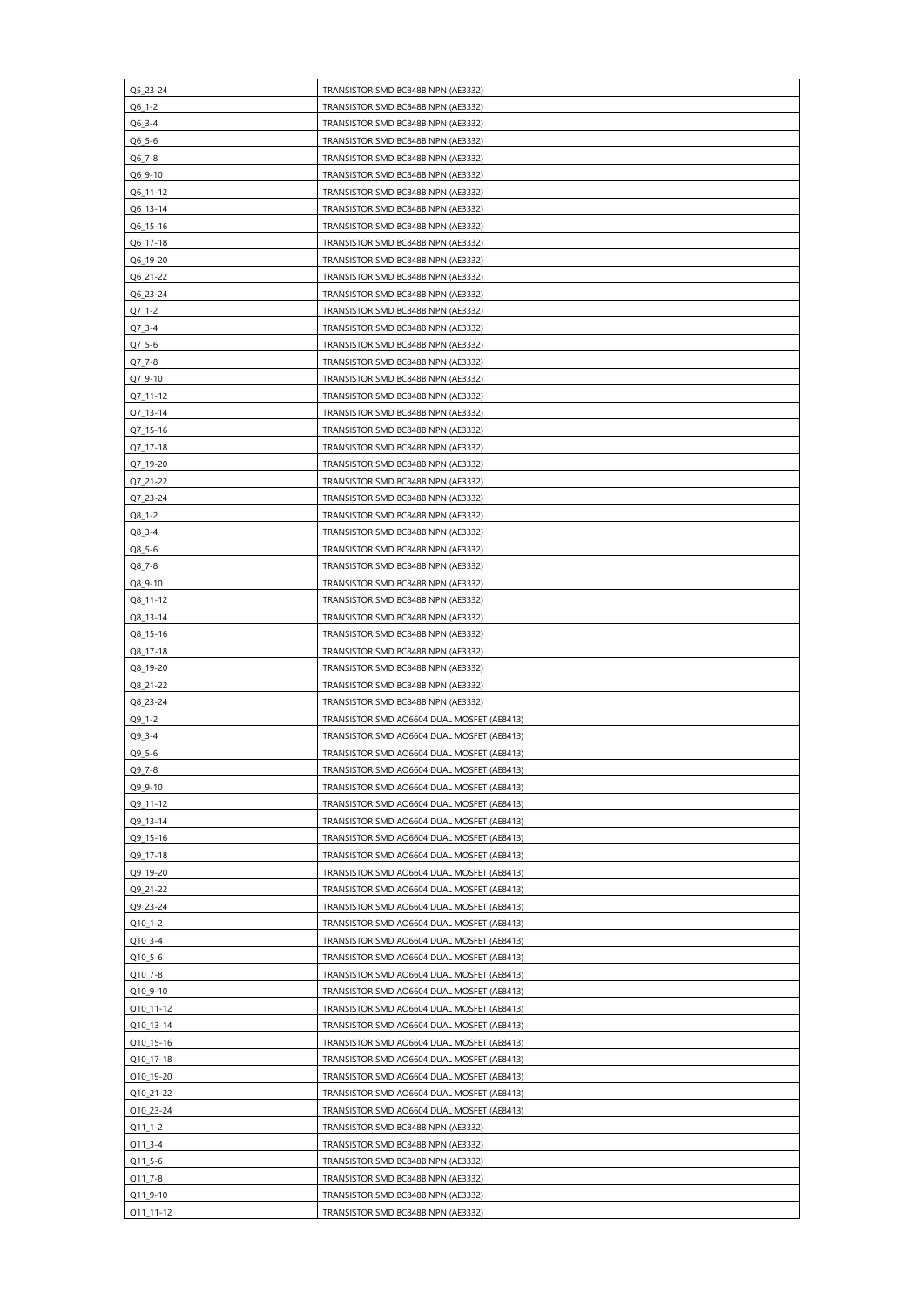| Q11_13-14       | TRANSISTOR SMD BC848B NPN (AE3332)           |
|-----------------|----------------------------------------------|
| Q11_15-16       | TRANSISTOR SMD BC848B NPN (AE3332)           |
| Q11_17-18       | TRANSISTOR SMD BC848B NPN (AE3332)           |
| Q11_19-20       | TRANSISTOR SMD BC848B NPN (AE3332)           |
| Q11_21-22       | TRANSISTOR SMD BC848B NPN (AE3332)           |
| Q11_23-24       | TRANSISTOR SMD BC848B NPN (AE3332)           |
| Q12_1-2         | TRANSISTOR SMD BC848B NPN (AE3332)           |
| Q12_3-4         | TRANSISTOR SMD BC848B NPN (AE3332)           |
| Q12_5-6         | TRANSISTOR SMD BC848B NPN (AE3332)           |
| Q12_7-8         | TRANSISTOR SMD BC848B NPN (AE3332)           |
| Q12_9-10        | TRANSISTOR SMD BC848B NPN (AE3332)           |
| Q12_11-12       | TRANSISTOR SMD BC848B NPN (AE3332)           |
|                 |                                              |
| Q12_13-14       | TRANSISTOR SMD BC848B NPN (AE3332)           |
| Q12_15-16       | TRANSISTOR SMD BC848B NPN (AE3332)           |
| Q12_17-18       | TRANSISTOR SMD BC848B NPN (AE3332)           |
| Q12_19-20       | TRANSISTOR SMD BC848B NPN (AE3332)           |
| Q12_21-22       | TRANSISTOR SMD BC848B NPN (AE3332)           |
| Q12_23-24       | TRANSISTOR SMD BC848B NPN (AE3332)           |
| Q13             | TRANSISTOR SMD BC848B NPN (AE3332)           |
| Q14             | TRANSISTOR SMD BC848B NPN (AE3332)           |
| Q15             | TRANSISTOR SMD AO6604 DUAL MOSFET (AE8413)   |
| Q16             | TRANSISTOR SMD AO6604 DUAL MOSFET (AE8413)   |
| Q17             | TRANSISTOR SMD BC848B NPN (AE3332)           |
| Q18             | TRANSISTOR SMD BC848B NPN (AE3332)           |
| Q19             | TRANSISTOR SMD BC848B NPN (AE3332)           |
| Q <sub>20</sub> | TRANSISTOR SMD BC848B NPN (AE3332)           |
| Q <sub>21</sub> | TRANSISTOR NPN BC848B (AE3332)               |
| Q <sub>22</sub> | TRANSISTOR NPN BC848B (AE3332)               |
| Q <sub>23</sub> | TRANSISTOR NPN BC848B (AE3332)               |
|                 |                                              |
| Q <sub>24</sub> | TRANSISTOR NPN BC848B (AE3332)               |
| Q <sub>25</sub> | TRANSISTOR NPN BC848B (AE3332)               |
| R <sub>1</sub>  | RESISTOR SMD NOT FITTED 0402                 |
| R <sub>2</sub>  | RESISTOR CARBON SMD0402 10K 1% (AC7359)      |
| R <sub>3</sub>  | RESISTOR METAL FILM SMD0805 100K 1% (AC2843) |
| R <sub>4</sub>  | RESISTOR CARBON SMD0402 100R 1% (AC7356)     |
| R <sub>5</sub>  | RESISTOR CARBON SMD0402 10K 1% (AC7359)      |
| R <sub>6</sub>  | RESISTOR CARBON SMD0402 1K0 1% (AC7404)      |
| R7              | RESISTOR CARBON SMD0402 1K0 1% (AC7404)      |
| R <sub>8</sub>  | RESISTOR METAL FILM SMD0805 100R 1% (AC3054) |
| R <sub>9</sub>  | RESISTOR METAL FILM SMD0805 100R 1% (AC3054) |
| R <sub>10</sub> | RESISTOR METAL FILM SMD0805 120R 1% (AC3055) |
| R <sub>11</sub> | RESISTOR CARBON SMD0402 10K 1% (AC7359)      |
| R <sub>12</sub> | RESISTOR CARBON SMD0402 47R 1% (AC7281)      |
| R <sub>13</sub> | RESISTOR CARBON SMD0402 47R 1% (AC7281)      |
| R14             | RESISTOR CARBON SMD0402 47R 1% (AC7281)      |
| R <sub>15</sub> | RESISTOR CARBON SMD0402 0R0 (AC7350)         |
| R <sub>16</sub> | RESISTOR CARBON SMD0402 82R 1% (AC7355)      |
| R <sub>17</sub> | RESISTOR SMD NOT FITTED 0402                 |
|                 |                                              |
| R <sub>18</sub> | RESISTOR CARBON SMD0402 0R0 (AC7350)         |
| R <sub>19</sub> | RESISTOR CARBON SMD0402 0R0 (AC7350)         |
| R <sub>20</sub> | RESISTOR CARBON SMD0402 10K 1% (AC7359)      |
| R <sub>21</sub> | RESISTOR CARBON SMD0402 0R0 (AC7350)         |
| R <sub>22</sub> | RESISTOR METAL FILM SMD0805 1M0 1% (AC2904)  |
| R <sub>23</sub> | RESISTOR CARBON SMD0402 0R0 (AC7350)         |
| R24             | RESISTOR CARBON SMD0805 0R0 5% (AC2838)      |
| R <sub>25</sub> | RESISTOR CARBON SMD0402 0R0 (AC7350)         |
| R <sub>26</sub> | RESISTOR SMD NOT FITTED 0805                 |
| R27             | RESISTOR CARBON SMD0402 10K 1% (AC7359)      |
| R <sub>28</sub> | RESISTOR CARBON SMD0402 100R 1% (AC7356)     |
| R29             | RESISTOR CARBON SMD0402 0R0 (AC7350)         |
| <b>R30</b>      | RESISTOR CARBON SMD0402 0R0 (AC7350)         |
|                 | RESISTOR CARBON SMD0402 0R0 (AC7350)         |
| <b>R31</b>      |                                              |
| R32             | RESISTOR SMD NOT FITTED 0402                 |
| <b>R33</b>      | RESISTOR SMD NOT FITTED 0402                 |
| <b>R34</b>      | RESISTOR CARBON SMD0402 100R 1% (AC7356)     |
| <b>R35</b>      | RESISTOR CARBON SMD0402 100R 1% (AC7356)     |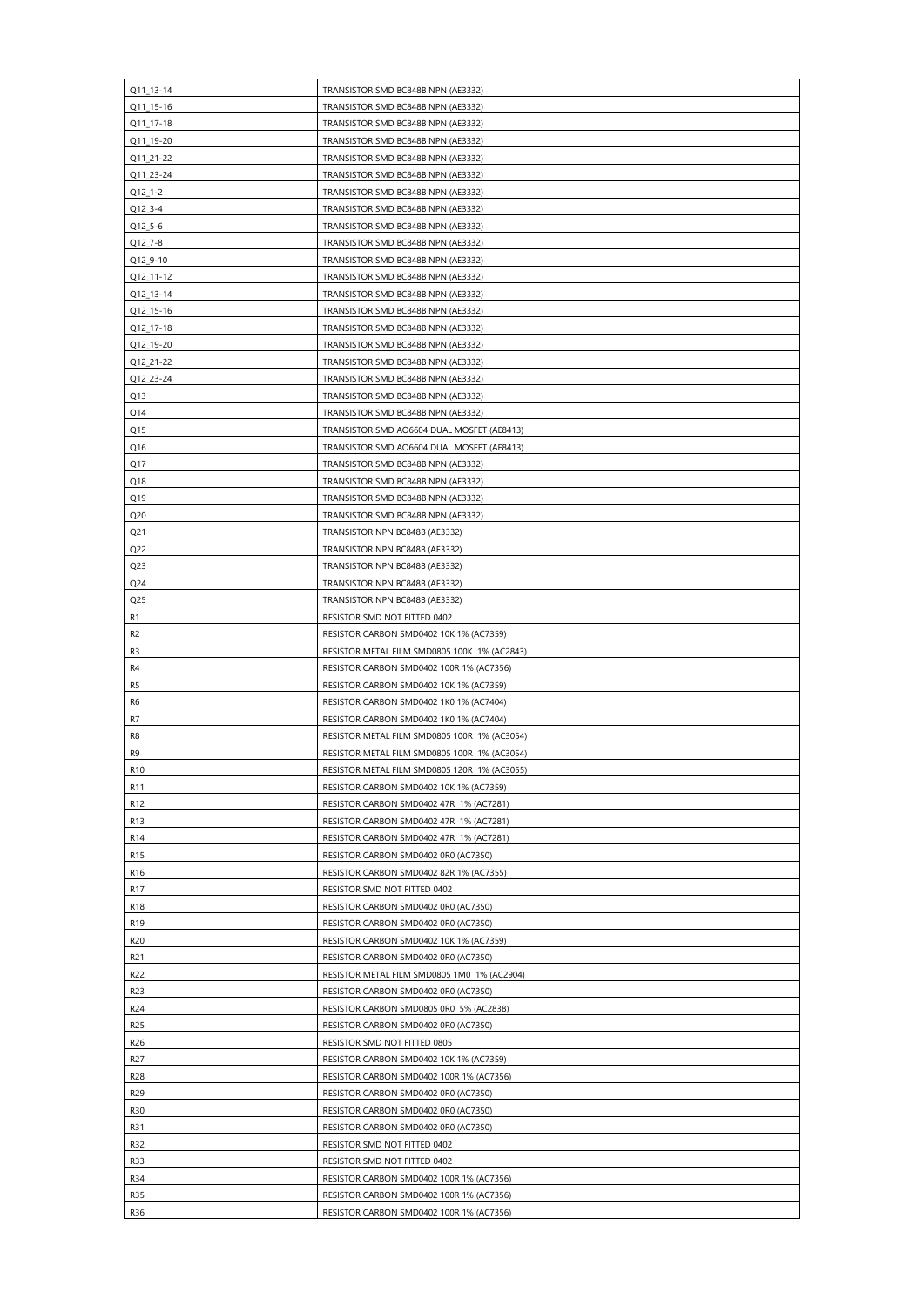| R37        | RESISTOR CARBON SMD0402 47R 1% (AC7281)     |
|------------|---------------------------------------------|
| <b>R38</b> | RESISTOR CARBON SMD0402 10K 1% (AC7359)     |
| R39        | RESISTOR CARBON SMD0402 10K 1% (AC7359)     |
| R40        | RESISTOR SMD NOT FITTED 0402                |
| R41        | RESISTOR CARBON SMD0402 47R 1% (AC7281)     |
| R42        | RESISTOR SMD NOT FITTED 0402                |
| R43        | RESISTOR METAL FILM SMD0805 4K7 1% (AC3062) |
| R44        | RESISTOR CARBON SMD0402 10K 1% (AC7359)     |
| R45        | RESISTOR CARBON SMD0402 0R0 (AC7350)        |
| R46        | RESISTOR CARBON SMD0402 0R0 (AC7350)        |
| R47        | RESISTOR CARBON SMD0402 10K 1% (AC7359)     |
| R48        |                                             |
|            | RESISTOR CARBON SMD0402 10K 1% (AC7359)     |
| R49        | RESISTOR CARBON SMD0402 10K 1% (AC7359)     |
| <b>R50</b> | RESISTOR SMD NOT FITTED 0402                |
| <b>R51</b> | RESISTOR CARBON SMD0402 10K 1% (AC7359)     |
| <b>R52</b> | RESISTOR SMD NOT FITTED 0402                |
| <b>R53</b> | RESISTOR CARBON SMD0402 1K0 1% (AC7404)     |
| R54        | RESISTOR CARBON SMD0402 1K0 1% (AC7404)     |
| <b>R55</b> | RESISTOR METAL SMD0402 3K3 0.5% (AC8470)    |
| R56        | RESISTOR CARBON SMD0402 100R 1% (AC7356)    |
| R57        | RESISTOR CARBON SMD0402 10K 1% (AC7359)     |
| <b>R58</b> | RESISTOR CARBON SMD0402 0R0 (AC7350)        |
| <b>R59</b> | RESISTOR SMD NOT FITTED 1206                |
| R60        | RESISTOR CARBON SMD0402 10K 1% (AC7359)     |
| R61        | RESISTOR CARBON SMD0402 100R 1% (AC7356)    |
| R62        | RESISTOR METAL SMD0402 3K3 0.5% (AC8470)    |
| R63        | RESISTOR CARBON SMD0402 1K0 1% (AC7404)     |
| R64        | RESISTOR CARBON SMD0402 1K0 1% (AC7404)     |
| R65        | RESISTOR CARBON SMD0402 10K 1% (AC7359)     |
| R66        | RESISTOR CARBON SMD0402 68R 1% (AC7354)     |
| R67        | RESISTOR CARBON SMD0402 68R 1% (AC7354)     |
| R68        | RESISTOR CARBON SMD0402 68R 1% (AC7354)     |
| R69        | RESISTOR CARBON SMD0402 68R 1% (AC7354)     |
| R70        | RESISTOR CARBON SMD0402 68R 1% (AC7354)     |
| R71        | RESISTOR SMD NOT FITTED 1206                |
| R72        | RESISTOR CARBON SMD0402 68R 1% (AC7354)     |
| R73        | RESISTOR CARBON SMD0402 68R 1% (AC7354)     |
| R74        | RESISTOR CARBON SMD0402 68R 1% (AC7354)     |
| R75        | RESISTOR SMD NOT FITTED 1206                |
| R76_1-2    | RESISTOR CARBON SMD0402 1K0 1% (AC7404)     |
| R76_3-4    | RESISTOR CARBON SMD0402 1K0 1% (AC7404)     |
| R76_5-6    | RESISTOR CARBON SMD0402 1K0 1% (AC7404)     |
| R76_7-8    | RESISTOR CARBON SMD0402 1K0 1% (AC7404)     |
| R76_9-10   | RESISTOR CARBON SMD0402 1K0 1% (AC7404)     |
| R76_11-12  | RESISTOR CARBON SMD0402 1K0 1% (AC7404)     |
| R76_13-14  | RESISTOR CARBON SMD0402 1K0 1% (AC7404)     |
| R76_15-16  | RESISTOR CARBON SMD0402 1K0 1% (AC7404)     |
| R76_17-18  | RESISTOR CARBON SMD0402 1K0 1% (AC7404)     |
| R76_19-20  | RESISTOR CARBON SMD0402 1K0 1% (AC7404)     |
| R76_21-22  | RESISTOR CARBON SMD0402 1K0 1% (AC7404)     |
| R76_23-24  | RESISTOR CARBON SMD0402 1K0 1% (AC7404)     |
| R77        | RESISTOR SMD NOT FITTED 1206                |
| R78        | RESISTOR CARBON SMD0402 68R 1% (AC7354)     |
| R79        | RESISTOR CARBON SMD0402 68R 1% (AC7354)     |
|            | RESISTOR CARBON SMD0402 68R 1% (AC7354)     |
| <b>R80</b> |                                             |
| R81_1-2    | RESISTOR CARBON SMD0402 1K0 1% (AC7404)     |
| R81_3-4    | RESISTOR CARBON SMD0402 1K0 1% (AC7404)     |
| R81_5-6    | RESISTOR CARBON SMD0402 1K0 1% (AC7404)     |
| R81_7-8    | RESISTOR CARBON SMD0402 1K0 1% (AC7404)     |
| R81 9-10   | RESISTOR CARBON SMD0402 1K0 1% (AC7404)     |
| R81_11-12  | RESISTOR CARBON SMD0402 1K0 1% (AC7404)     |
| R81_13-14  | RESISTOR CARBON SMD0402 1K0 1% (AC7404)     |
| R81_15-16  | RESISTOR CARBON SMD0402 1K0 1% (AC7404)     |
| R81_17-18  | RESISTOR CARBON SMD0402 1K0 1% (AC7404)     |
| R81_19-20  | RESISTOR CARBON SMD0402 1K0 1% (AC7404)     |
| R81_21-22  | RESISTOR CARBON SMD0402 1K0 1% (AC7404)     |
|            |                                             |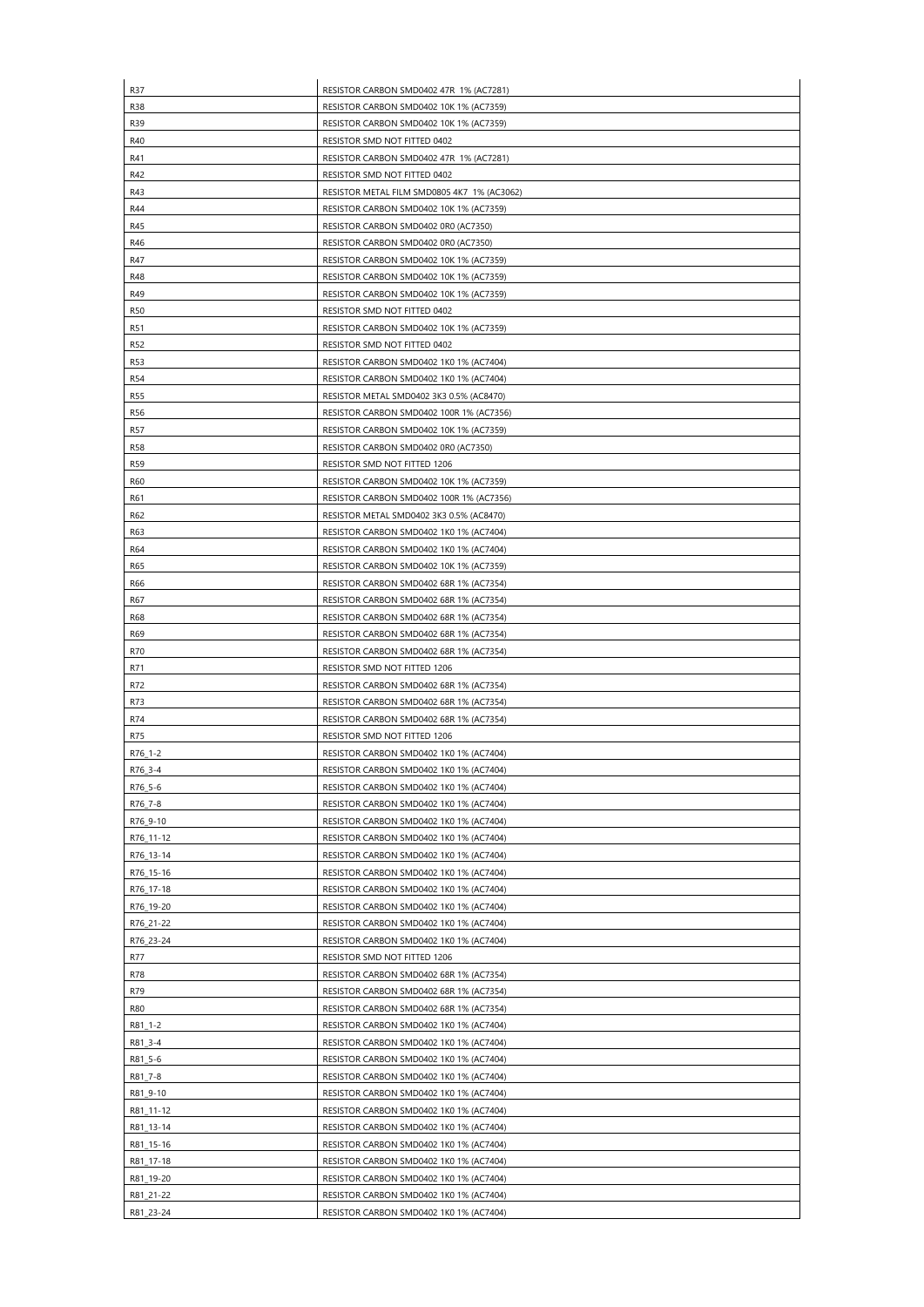| R82_1-2              | RESISTOR METAL SMD0402 3K3 0.5% (AC8470)                                             |
|----------------------|--------------------------------------------------------------------------------------|
| R82_3-4              | RESISTOR METAL SMD0402 3K3 0.5% (AC8470)                                             |
| R82_5-6              | RESISTOR METAL SMD0402 3K3 0.5% (AC8470)                                             |
| R82_7-8              | RESISTOR METAL SMD0402 3K3 0.5% (AC8470)                                             |
| R82_9-10             | RESISTOR METAL SMD0402 3K3 0.5% (AC8470)                                             |
| R82_11-12            | RESISTOR METAL SMD0402 3K3 0.5% (AC8470)                                             |
| R82 13-14            | RESISTOR METAL SMD0402 3K3 0.5% (AC8470)                                             |
| R82_15-16            | RESISTOR METAL SMD0402 3K3 0.5% (AC8470)                                             |
| R82_17-18            | RESISTOR METAL SMD0402 3K3 0.5% (AC8470)                                             |
| R82_19-20            | RESISTOR METAL SMD0402 3K3 0.5% (AC8470)                                             |
| R82_21-22            | RESISTOR METAL SMD0402 3K3 0.5% (AC8470)                                             |
| R82_23-24            | RESISTOR METAL SMD0402 3K3 0.5% (AC8470)                                             |
| R83                  | RESISTOR CARBON SMD1206 0R0 5% (AC3025)                                              |
| R84                  | RESISTOR CARBON SMD0402 0R0 (AC7350)                                                 |
| R85                  | RESISTOR CARBON SMD0402 0R0 (AC7350)                                                 |
| R86                  | RESISTOR CARBON SMD0402 68R 1% (AC7354)                                              |
| R87                  | RESISTOR CARBON SMD0402 68R 1% (AC7354)                                              |
| <b>R88</b>           | RESISTOR CARBON SMD0402 10K 1% (AC7359)                                              |
| R89                  | RESISTOR CARBON SMD0402 68R 1% (AC7354)                                              |
| R90                  | RESISTOR CARBON SMD0402 68R 1% (AC7354)                                              |
| R91                  | RESISTOR CARBON SMD0402 68R 1% (AC7354)                                              |
| R92                  | RESISTOR SMD NOT FITTED 1206                                                         |
| R93_1-2              | RESISTOR CARBON SMD0402 100R 1% (AC7356)                                             |
| R93_3-4              | RESISTOR CARBON SMD0402 100R 1% (AC7356)                                             |
| R93_5-6              | RESISTOR CARBON SMD0402 100R 1% (AC7356)                                             |
| R93_7-8              | RESISTOR CARBON SMD0402 100R 1% (AC7356)                                             |
| R93 9-10             | RESISTOR CARBON SMD0402 100R 1% (AC7356)                                             |
| R93_11-12            | RESISTOR CARBON SMD0402 100R 1% (AC7356)                                             |
| R93_13-14            | RESISTOR CARBON SMD0402 100R 1% (AC7356)                                             |
| R93_15-16            | RESISTOR CARBON SMD0402 100R 1% (AC7356)                                             |
| R93_17-18            | RESISTOR CARBON SMD0402 100R 1% (AC7356)                                             |
| R93_19-20            | RESISTOR CARBON SMD0402 100R 1% (AC7356)                                             |
| R93_21-22            |                                                                                      |
|                      | RESISTOR CARBON SMD0402 100R 1% (AC7356)                                             |
| R93_23-24<br>R94     | RESISTOR CARBON SMD0402 100R 1% (AC7356)<br>RESISTOR CARBON SMD0402 0R0 (AC7350)     |
| <b>R95</b>           | RESISTOR METAL SMD0402 47K 0.5% (AC8482)                                             |
| R96                  | RESISTOR METAL SMD0402 15K 0.5% (AC8476)                                             |
| R97                  | RESISTOR CARBON SMD0402 47R 1% (AC7281)                                              |
| R98                  | RESISTOR CARBON SMD0402 10K 1% (AC7359)                                              |
| R99_1-2              | RESISTOR CARBON SMD0402 1K0 1% (AC7404)                                              |
| R99_3-4              | RESISTOR CARBON SMD0402 1K0 1% (AC7404)                                              |
| R99_5-6              | RESISTOR CARBON SMD0402 1K0 1% (AC7404)                                              |
| R99_7-8              | RESISTOR CARBON SMD0402 1K0 1% (AC7404)                                              |
|                      |                                                                                      |
| R99_9-10             | RESISTOR CARBON SMD0402 1K0 1% (AC7404)                                              |
| R99_11-12            | RESISTOR CARBON SMD0402 1K0 1% (AC7404)                                              |
| R99_13-14            | RESISTOR CARBON SMD0402 1K0 1% (AC7404)                                              |
| R99_15-16            | RESISTOR CARBON SMD0402 1K0 1% (AC7404)                                              |
| R99_17-18            | RESISTOR CARBON SMD0402 1K0 1% (AC7404)                                              |
| R99_19-20            | RESISTOR CARBON SMD0402 1K0 1% (AC7404)                                              |
| R99_21-22            | RESISTOR CARBON SMD0402 1K0 1% (AC7404)                                              |
| R99_23-24            | RESISTOR CARBON SMD0402 1K0 1% (AC7404)                                              |
| R100_1-2             | RESISTOR CARBON SMD0402 1K0 1% (AC7404)                                              |
| R100_3-4             | RESISTOR CARBON SMD0402 1K0 1% (AC7404)                                              |
| R100_5-6             | RESISTOR CARBON SMD0402 1K0 1% (AC7404)                                              |
| R100_7-8             | RESISTOR CARBON SMD0402 1K0 1% (AC7404)                                              |
| R100_9-10            | RESISTOR CARBON SMD0402 1K0 1% (AC7404)                                              |
| R100_11-12           | RESISTOR CARBON SMD0402 1K0 1% (AC7404)                                              |
| R100_13-14           | RESISTOR CARBON SMD0402 1K0 1% (AC7404)                                              |
| R100_15-16           | RESISTOR CARBON SMD0402 1K0 1% (AC7404)                                              |
| R100_17-18           | RESISTOR CARBON SMD0402 1K0 1% (AC7404)                                              |
| R100_19-20           | RESISTOR CARBON SMD0402 1K0 1% (AC7404)                                              |
| R100_21-22           | RESISTOR CARBON SMD0402 1K0 1% (AC7404)                                              |
| R100_23-24           | RESISTOR CARBON SMD0402 1K0 1% (AC7404)                                              |
| R101_1-2             | RESISTOR METAL SMD0402 3K3 0.5% (AC8470)                                             |
| R101_3-4             | RESISTOR METAL SMD0402 3K3 0.5% (AC8470)                                             |
|                      |                                                                                      |
| R101_5-6<br>R101_7-8 | RESISTOR METAL SMD0402 3K3 0.5% (AC8470)<br>RESISTOR METAL SMD0402 3K3 0.5% (AC8470) |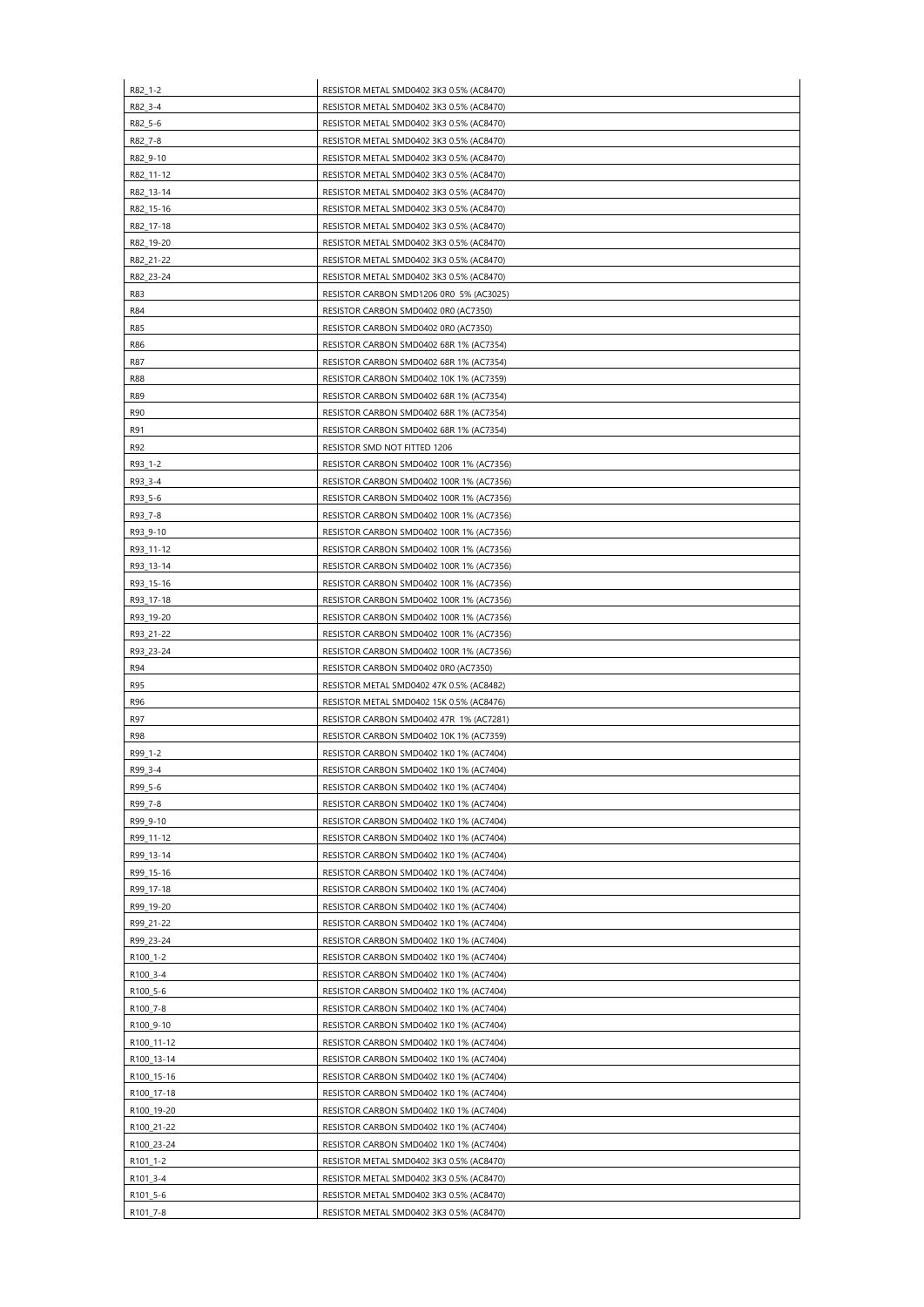| R101_9-10            | RESISTOR METAL SMD0402 3K3 0.5% (AC8470)                                             |
|----------------------|--------------------------------------------------------------------------------------|
| R101_11-12           | RESISTOR METAL SMD0402 3K3 0.5% (AC8470)                                             |
| R101_13-14           | RESISTOR METAL SMD0402 3K3 0.5% (AC8470)                                             |
| R101_15-16           | RESISTOR METAL SMD0402 3K3 0.5% (AC8470)                                             |
| R101 17-18           | RESISTOR METAL SMD0402 3K3 0.5% (AC8470)                                             |
| R101_19-20           | RESISTOR METAL SMD0402 3K3 0.5% (AC8470)                                             |
| R101_21-22           | RESISTOR METAL SMD0402 3K3 0.5% (AC8470)                                             |
| R101_23-24           | RESISTOR METAL SMD0402 3K3 0.5% (AC8470)                                             |
| R102_1-2             | RESISTOR CARBON SMD0402 100R 1% (AC7356)                                             |
| R102_3-4             | RESISTOR CARBON SMD0402 100R 1% (AC7356)                                             |
|                      |                                                                                      |
| R102_5-6<br>R102_7-8 | RESISTOR CARBON SMD0402 100R 1% (AC7356)<br>RESISTOR CARBON SMD0402 100R 1% (AC7356) |
|                      |                                                                                      |
| R102_9-10            | RESISTOR CARBON SMD0402 100R 1% (AC7356)                                             |
| R102 11-12           | RESISTOR CARBON SMD0402 100R 1% (AC7356)                                             |
| R102_13-14           | RESISTOR CARBON SMD0402 100R 1% (AC7356)                                             |
| R102_15-16           | RESISTOR CARBON SMD0402 100R 1% (AC7356)                                             |
| R102 17-18           | RESISTOR CARBON SMD0402 100R 1% (AC7356)                                             |
| R102_19-20           | RESISTOR CARBON SMD0402 100R 1% (AC7356)                                             |
| R102_21-22           | RESISTOR CARBON SMD0402 100R 1% (AC7356)                                             |
| R102_23-24           | RESISTOR CARBON SMD0402 100R 1% (AC7356)                                             |
| R103_1-2             | RESISTOR CARBON SMD0402 10K 1% (AC7359)                                              |
| R103_3-4             | RESISTOR CARBON SMD0402 10K 1% (AC7359)                                              |
| R103_5-6             | RESISTOR CARBON SMD0402 10K 1% (AC7359)                                              |
| R103_7-8             | RESISTOR CARBON SMD0402 10K 1% (AC7359)                                              |
| R103_9-10            | RESISTOR CARBON SMD0402 10K 1% (AC7359)                                              |
| R103_11-12           | RESISTOR CARBON SMD0402 10K 1% (AC7359)                                              |
| R103_13-14           | RESISTOR CARBON SMD0402 10K 1% (AC7359)                                              |
| R103_15-16           | RESISTOR CARBON SMD0402 10K 1% (AC7359)                                              |
| R103_17-18           | RESISTOR CARBON SMD0402 10K 1% (AC7359)                                              |
| R103_19-20           | RESISTOR CARBON SMD0402 10K 1% (AC7359)                                              |
| R103 21-22           | RESISTOR CARBON SMD0402 10K 1% (AC7359)                                              |
| R103_23-24           | RESISTOR CARBON SMD0402 10K 1% (AC7359)                                              |
| R104_1-2             | RESISTOR CARBON SMD0402 10K 1% (AC7359)                                              |
| R104_3-4             | RESISTOR CARBON SMD0402 10K 1% (AC7359)                                              |
| R104_5-6             | RESISTOR CARBON SMD0402 10K 1% (AC7359)                                              |
| R104_7-8             | RESISTOR CARBON SMD0402 10K 1% (AC7359)                                              |
| R104 9-10            | RESISTOR CARBON SMD0402 10K 1% (AC7359)                                              |
| R104_11-12           | RESISTOR CARBON SMD0402 10K 1% (AC7359)                                              |
| R104_13-14           | RESISTOR CARBON SMD0402 10K 1% (AC7359)                                              |
| R104_15-16           | RESISTOR CARBON SMD0402 10K 1% (AC7359)                                              |
| R104_17-18           | RESISTOR CARBON SMD0402 10K 1% (AC7359)                                              |
| R104_19-20           | RESISTOR CARBON SMD0402 10K 1% (AC7359)                                              |
| R104_21-22           | RESISTOR CARBON SMD0402 10K 1% (AC7359)                                              |
|                      |                                                                                      |
| R104_23-24           | RESISTOR CARBON SMD0402 10K 1% (AC7359)                                              |
| R105_1-2             | RESISTOR CARBON SMD0402 100R 1% (AC7356)                                             |
| R105_3-4             | RESISTOR CARBON SMD0402 100R 1% (AC7356)                                             |
| R105_5-6             | RESISTOR CARBON SMD0402 100R 1% (AC7356)                                             |
| R105_7-8             | RESISTOR CARBON SMD0402 100R 1% (AC7356)                                             |
| R105_9-10            | RESISTOR CARBON SMD0402 100R 1% (AC7356)                                             |
| R105_11-12           | RESISTOR CARBON SMD0402 100R 1% (AC7356)                                             |
| R105_13-14           | RESISTOR CARBON SMD0402 100R 1% (AC7356)                                             |
| R105_15-16           | RESISTOR CARBON SMD0402 100R 1% (AC7356)                                             |
| R105_17-18           | RESISTOR CARBON SMD0402 100R 1% (AC7356)                                             |
| R105_19-20           | RESISTOR CARBON SMD0402 100R 1% (AC7356)                                             |
| R105 21-22           | RESISTOR CARBON SMD0402 100R 1% (AC7356)                                             |
| R105_23-24           | RESISTOR CARBON SMD0402 100R 1% (AC7356)                                             |
| R106_1-2             | RESISTOR METAL SMD0402 3K3 0.5% (AC8470)                                             |
| R106_3-4             | RESISTOR METAL SMD0402 3K3 0.5% (AC8470)                                             |
| R106_5-6             | RESISTOR METAL SMD0402 3K3 0.5% (AC8470)                                             |
| R106_7-8             | RESISTOR METAL SMD0402 3K3 0.5% (AC8470)                                             |
| R106 9-10            | RESISTOR METAL SMD0402 3K3 0.5% (AC8470)                                             |
| R106_11-12           | RESISTOR METAL SMD0402 3K3 0.5% (AC8470)                                             |
| R106_13-14           | RESISTOR METAL SMD0402 3K3 0.5% (AC8470)                                             |
| R106_15-16           | RESISTOR METAL SMD0402 3K3 0.5% (AC8470)                                             |
| R106_17-18           | RESISTOR METAL SMD0402 3K3 0.5% (AC8470)                                             |
| R106_19-20           | RESISTOR METAL SMD0402 3K3 0.5% (AC8470)                                             |
| R106_21-22           | RESISTOR METAL SMD0402 3K3 0.5% (AC8470)                                             |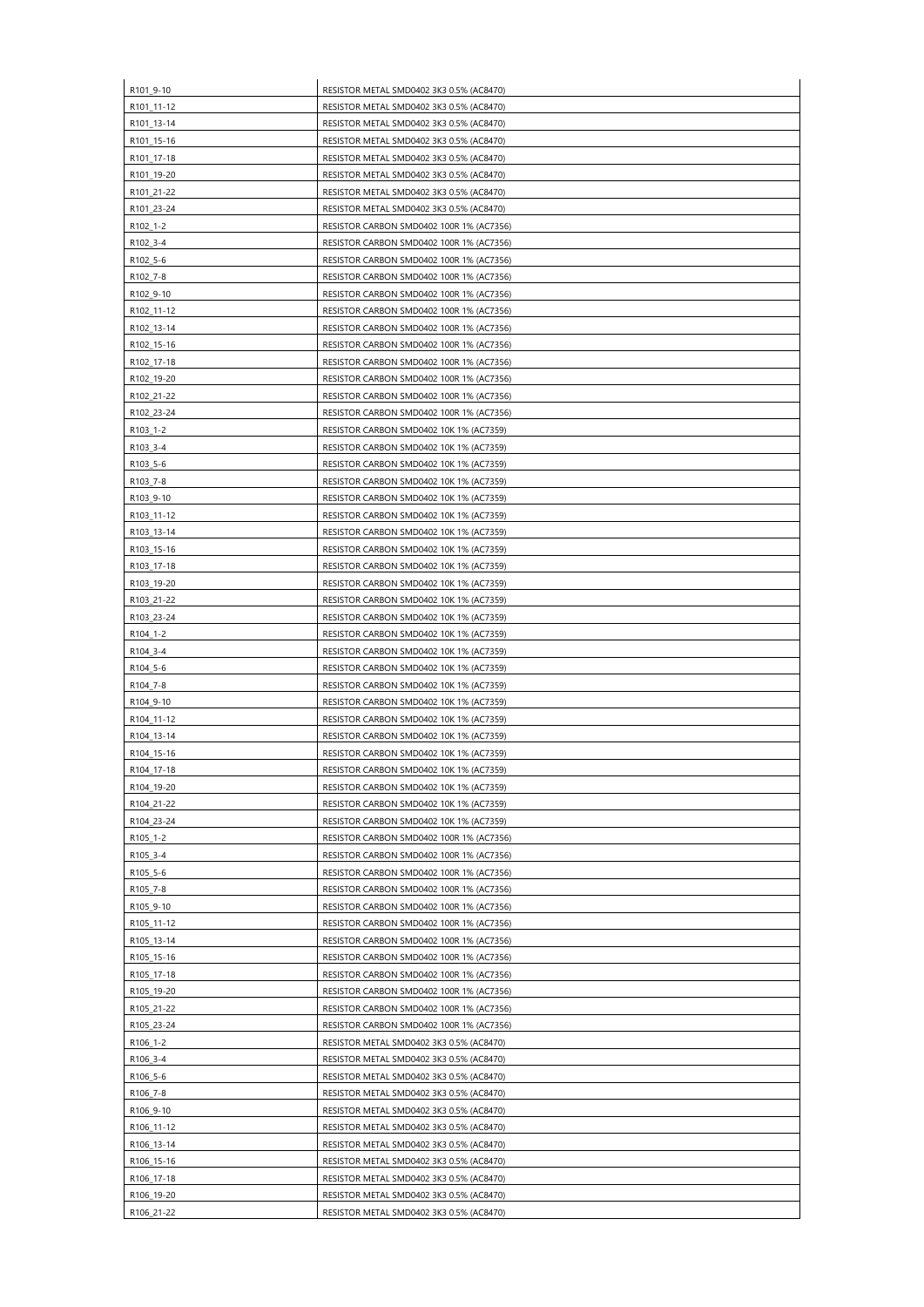| R106_23-24               | RESISTOR METAL SMD0402 3K3 0.5% (AC8470)                                                  |
|--------------------------|-------------------------------------------------------------------------------------------|
| R107_1-2                 | RESISTOR CARBON SMD0402 1K0 1% (AC7404)                                                   |
| R107_3-4                 | RESISTOR CARBON SMD0402 1K0 1% (AC7404)                                                   |
| R107_5-6                 | RESISTOR CARBON SMD0402 1K0 1% (AC7404)                                                   |
| R107_7-8                 | RESISTOR CARBON SMD0402 1K0 1% (AC7404)                                                   |
| R107_9-10                | RESISTOR CARBON SMD0402 1K0 1% (AC7404)                                                   |
| R107 11-12               | RESISTOR CARBON SMD0402 1K0 1% (AC7404)                                                   |
| R107_13-14               | RESISTOR CARBON SMD0402 1K0 1% (AC7404)                                                   |
| R107_15-16               | RESISTOR CARBON SMD0402 1K0 1% (AC7404)                                                   |
| R107_17-18               | RESISTOR CARBON SMD0402 1K0 1% (AC7404)                                                   |
| R107_19-20               | RESISTOR CARBON SMD0402 1K0 1% (AC7404)                                                   |
| R107_21-22               | RESISTOR CARBON SMD0402 1K0 1% (AC7404)                                                   |
| R107_23-24               | RESISTOR CARBON SMD0402 1K0 1% (AC7404)                                                   |
| R108 1-2                 | RESISTOR CARBON SMD0402 1K0 1% (AC7404)                                                   |
| R108_3-4                 | RESISTOR CARBON SMD0402 1K0 1% (AC7404)                                                   |
| R108_5-6                 | RESISTOR CARBON SMD0402 1K0 1% (AC7404)                                                   |
| R108_7-8                 | RESISTOR CARBON SMD0402 1K0 1% (AC7404)                                                   |
| R108_9-10                | RESISTOR CARBON SMD0402 1K0 1% (AC7404)<br>RESISTOR CARBON SMD0402 1K0 1% (AC7404)        |
| R108_11-12<br>R108_13-14 | RESISTOR CARBON SMD0402 1K0 1% (AC7404)                                                   |
| R108_15-16               | RESISTOR CARBON SMD0402 1K0 1% (AC7404)                                                   |
| R108_17-18               | RESISTOR CARBON SMD0402 1K0 1% (AC7404)                                                   |
| R108_19-20               | RESISTOR CARBON SMD0402 1K0 1% (AC7404)                                                   |
| R108_21-22               | RESISTOR CARBON SMD0402 1K0 1% (AC7404)                                                   |
| R108_23-24               | RESISTOR CARBON SMD0402 1K0 1% (AC7404)                                                   |
| R <sub>109</sub>         | RESISTOR SMD NOT FITTED 1206                                                              |
| R110_1-2                 | RESISTOR CARBON SMD0402 10K 1% (AC7359)                                                   |
| R110_3-4                 | RESISTOR CARBON SMD0402 10K 1% (AC7359)                                                   |
| R110_5-6                 | RESISTOR CARBON SMD0402 10K 1% (AC7359)                                                   |
| R110 7-8                 | RESISTOR CARBON SMD0402 10K 1% (AC7359)                                                   |
| R110_9-10                | RESISTOR CARBON SMD0402 10K 1% (AC7359)                                                   |
| R110_11-12               | RESISTOR CARBON SMD0402 10K 1% (AC7359)                                                   |
| R110_13-14               | RESISTOR CARBON SMD0402 10K 1% (AC7359)                                                   |
| R110_15-16               | RESISTOR CARBON SMD0402 10K 1% (AC7359)                                                   |
| R110_17-18               | RESISTOR CARBON SMD0402 10K 1% (AC7359)                                                   |
| R110_19-20<br>R110_21-22 | RESISTOR CARBON SMD0402 10K 1% (AC7359)<br><b>RESISTOR CARBON SMD0402 10K 1% (AC7359)</b> |
| R110_23-24               | RESISTOR CARBON SMD0402 10K 1% (AC7359)                                                   |
| R111_1-2                 | RESISTOR CARBON SMD0402 10K 1% (AC7359)                                                   |
| R111_3-4                 | RESISTOR CARBON SMD0402 10K 1% (AC7359)                                                   |
| R111_5-6                 | RESISTOR CARBON SMD0402 10K 1% (AC7359)                                                   |
| R111_7-8                 | RESISTOR CARBON SMD0402 10K 1% (AC7359)                                                   |
| R111_9-10                | RESISTOR CARBON SMD0402 10K 1% (AC7359)                                                   |
| R111_11-12               | RESISTOR CARBON SMD0402 10K 1% (AC7359)                                                   |
| R111_13-14               | RESISTOR CARBON SMD0402 10K 1% (AC7359)                                                   |
| R111_15-16               | RESISTOR CARBON SMD0402 10K 1% (AC7359)                                                   |
| R111_17-18               | RESISTOR CARBON SMD0402 10K 1% (AC7359)                                                   |
| R111_19-20               | RESISTOR CARBON SMD0402 10K 1% (AC7359)                                                   |
| R111_21-22               | RESISTOR CARBON SMD0402 10K 1% (AC7359)                                                   |
| R111_23-24               | RESISTOR CARBON SMD0402 10K 1% (AC7359)                                                   |
| R112_1-2<br>R112_3-4     | RESISTOR CARBON SMD0402 100R 1% (AC7356)<br>RESISTOR CARBON SMD0402 100R 1% (AC7356)      |
| R112_5-6                 | RESISTOR CARBON SMD0402 100R 1% (AC7356)                                                  |
| R112_7-8                 | RESISTOR CARBON SMD0402 100R 1% (AC7356)                                                  |
| R112_9-10                | RESISTOR CARBON SMD0402 100R 1% (AC7356)                                                  |
| R112_11-12               | RESISTOR CARBON SMD0402 100R 1% (AC7356)                                                  |
| R112_13-14               | RESISTOR CARBON SMD0402 100R 1% (AC7356)                                                  |
| R112_15-16               | RESISTOR CARBON SMD0402 100R 1% (AC7356)                                                  |
| R112_17-18               | RESISTOR CARBON SMD0402 100R 1% (AC7356)                                                  |
| R112_19-20               | RESISTOR CARBON SMD0402 100R 1% (AC7356)                                                  |
| R112_21-22               | RESISTOR CARBON SMD0402 100R 1% (AC7356)                                                  |
| R112_23-24               | RESISTOR CARBON SMD0402 100R 1% (AC7356)                                                  |
| R113_1-2                 | RESISTOR METAL SMD0402 3K3 0.5% (AC8470)                                                  |
| R113_3-4                 | RESISTOR METAL SMD0402 3K3 0.5% (AC8470)                                                  |
| R113_5-6                 | RESISTOR METAL SMD0402 3K3 0.5% (AC8470)                                                  |
| R113_7-8<br>R113_9-10    | RESISTOR METAL SMD0402 3K3 0.5% (AC8470)<br>RESISTOR METAL SMD0402 3K3 0.5% (AC8470)      |
|                          |                                                                                           |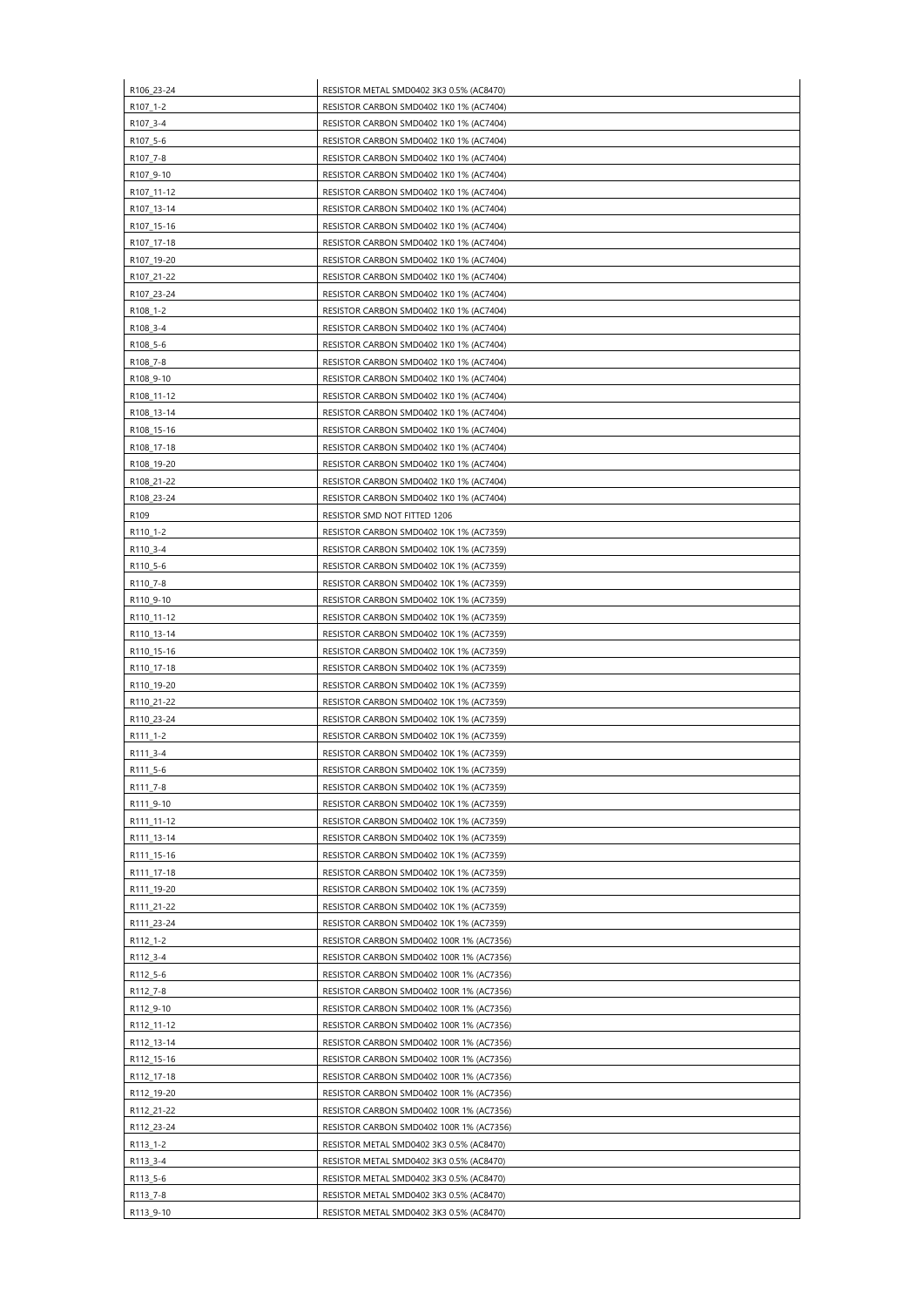| R113_11-12               | RESISTOR METAL SMD0402 3K3 0.5% (AC8470)                                           |
|--------------------------|------------------------------------------------------------------------------------|
| R113_13-14               | RESISTOR METAL SMD0402 3K3 0.5% (AC8470)                                           |
| R113_15-16               | RESISTOR METAL SMD0402 3K3 0.5% (AC8470)                                           |
| R113_17-18               | RESISTOR METAL SMD0402 3K3 0.5% (AC8470)                                           |
| R113_19-20               | RESISTOR METAL SMD0402 3K3 0.5% (AC8470)                                           |
| R113_21-22               | RESISTOR METAL SMD0402 3K3 0.5% (AC8470)                                           |
| R113_23-24               | RESISTOR METAL SMD0402 3K3 0.5% (AC8470)                                           |
| R114_1-2                 | RESISTOR CARBON SMD0402 1K0 1% (AC7404)                                            |
| R114_3-4                 | RESISTOR CARBON SMD0402 1K0 1% (AC7404)                                            |
| R114_5-6                 | RESISTOR CARBON SMD0402 1K0 1% (AC7404)                                            |
| R114_7-8                 | RESISTOR CARBON SMD0402 1K0 1% (AC7404)                                            |
| R114_9-10                | RESISTOR CARBON SMD0402 1K0 1% (AC7404)                                            |
| R114_11-12               | RESISTOR CARBON SMD0402 1K0 1% (AC7404)<br>RESISTOR CARBON SMD0402 1K0 1% (AC7404) |
| R114_13-14<br>R114_15-16 | RESISTOR CARBON SMD0402 1K0 1% (AC7404)                                            |
| R114_17-18               | RESISTOR CARBON SMD0402 1K0 1% (AC7404)                                            |
| R114_19-20               | RESISTOR CARBON SMD0402 1K0 1% (AC7404)                                            |
| R114_21-22               | RESISTOR CARBON SMD0402 1K0 1% (AC7404)                                            |
| R114_23-24               | RESISTOR CARBON SMD0402 1K0 1% (AC7404)                                            |
| R115_1-2                 | RESISTOR CARBON SMD0402 1K0 1% (AC7404)                                            |
| R115_3-4                 | RESISTOR CARBON SMD0402 1K0 1% (AC7404)                                            |
| R115_5-6                 | RESISTOR CARBON SMD0402 1K0 1% (AC7404)                                            |
| R115_7-8                 | RESISTOR CARBON SMD0402 1K0 1% (AC7404)                                            |
| R115_9-10                | RESISTOR CARBON SMD0402 1K0 1% (AC7404)                                            |
| R115_11-12               | RESISTOR CARBON SMD0402 1K0 1% (AC7404)                                            |
| R115_13-14               | RESISTOR CARBON SMD0402 1K0 1% (AC7404)                                            |
| R115_15-16               | RESISTOR CARBON SMD0402 1K0 1% (AC7404)                                            |
| R115_17-18               | RESISTOR CARBON SMD0402 1K0 1% (AC7404)                                            |
| R115 19-20               | RESISTOR CARBON SMD0402 1K0 1% (AC7404)                                            |
| R115_21-22               | RESISTOR CARBON SMD0402 1K0 1% (AC7404)                                            |
| R115 23-24               | RESISTOR CARBON SMD0402 1K0 1% (AC7404)                                            |
| R116                     | RESISTOR CARBON SMD0402 47R 1% (AC7281)                                            |
| R117                     | RESISTOR CARBON SMD0402 47R 1% (AC7281)<br><b>RESISTOR SMD NOT FITTED 1206</b>     |
| R118<br>R119             | RESISTOR CARBON SMD0402 68R 1% (AC7354)                                            |
| R <sub>120</sub>         | RESISTOR SMD NOT FITTED 1206                                                       |
| R <sub>121</sub>         | RESISTOR CARBON SMD0402 47R 1% (AC7281)                                            |
| R122                     | RESISTOR CARBON SMD0402 68R 1% (AC7354)                                            |
| R124                     | RESISTOR CARBON SMD0402 100R 1% (AC7356)                                           |
| R125                     | RESISTOR CARBON SMD0402 100R 1% (AC7356)                                           |
| R128                     | RESISTOR CARBON SMD0402 100R 1% (AC7356)                                           |
| R129                     | RESISTOR CARBON SMD0402 68R 1% (AC7354)                                            |
| R <sub>130</sub>         | RESISTOR CARBON SMD0402 68R 1% (AC7354)                                            |
| R <sub>131</sub>         | RESISTOR CARBON SMD0402 68R 1% (AC7354)                                            |
| R132                     | RESISTOR CARBON SMD0402 1K0 1% (AC7404)                                            |
| R133                     | RESISTOR CARBON SMD0402 1K0 1% (AC7404)                                            |
| R134                     | RESISTOR CARBON SMD0402 47R 1% (AC7281)                                            |
| R135                     | RESISTOR CARBON SMD0402 47R 1% (AC7281)                                            |
| R136                     | RESISTOR CARBON SMD0402 47R 1% (AC7281)                                            |
| R137                     | RESISTOR CARBON SMD0402 47R 1% (AC7281)                                            |
| R138<br>R139             | RESISTOR CARBON SMD0402 47R 1% (AC7281)<br>RESISTOR CARBON SMD0402 47R 1% (AC7281) |
| R140                     | RESISTOR CARBON SMD0402 47R 1% (AC7281)                                            |
| R141                     | RESISTOR METAL SMD0402 68K 0.5% (AC8484)                                           |
| R142                     | RESISTOR METAL SMD0402 12K 0.5% (AC8475)                                           |
| R143                     | RESISTOR METAL SMD0402 6K8 0.5% (AC8473)                                           |
| R144                     | RESISTOR CARBON SMD0805 56K 5% (AC4545)                                            |
| R145                     | RESISTOR SMD NOT FITTED 0402                                                       |
| R146                     | RESISTOR SMD NOT FITTED 0402                                                       |
| R147                     | RESISTOR SMD NOT FITTED 0402                                                       |
| R148                     | RESISTOR SMD NOT FITTED 0805                                                       |
| R149                     | RESISTOR SMD NOT FITTED 0402                                                       |
| R150                     | RESISTOR WIRE WOUND 0R22 2.5W 5% (AC5251)                                          |
| R151                     | RESISTOR CARBON SMD0402 10K 1% (AC7359)                                            |
| R <sub>152</sub>         | RESISTOR CARBON SMD0402 10K 1% (AC7359)                                            |
| R153                     | RESISTOR CARBON SMD0402 68R 1% (AC7354)                                            |
| R154                     | RESISTOR CARBON SMD0402 68R 1% (AC7354)                                            |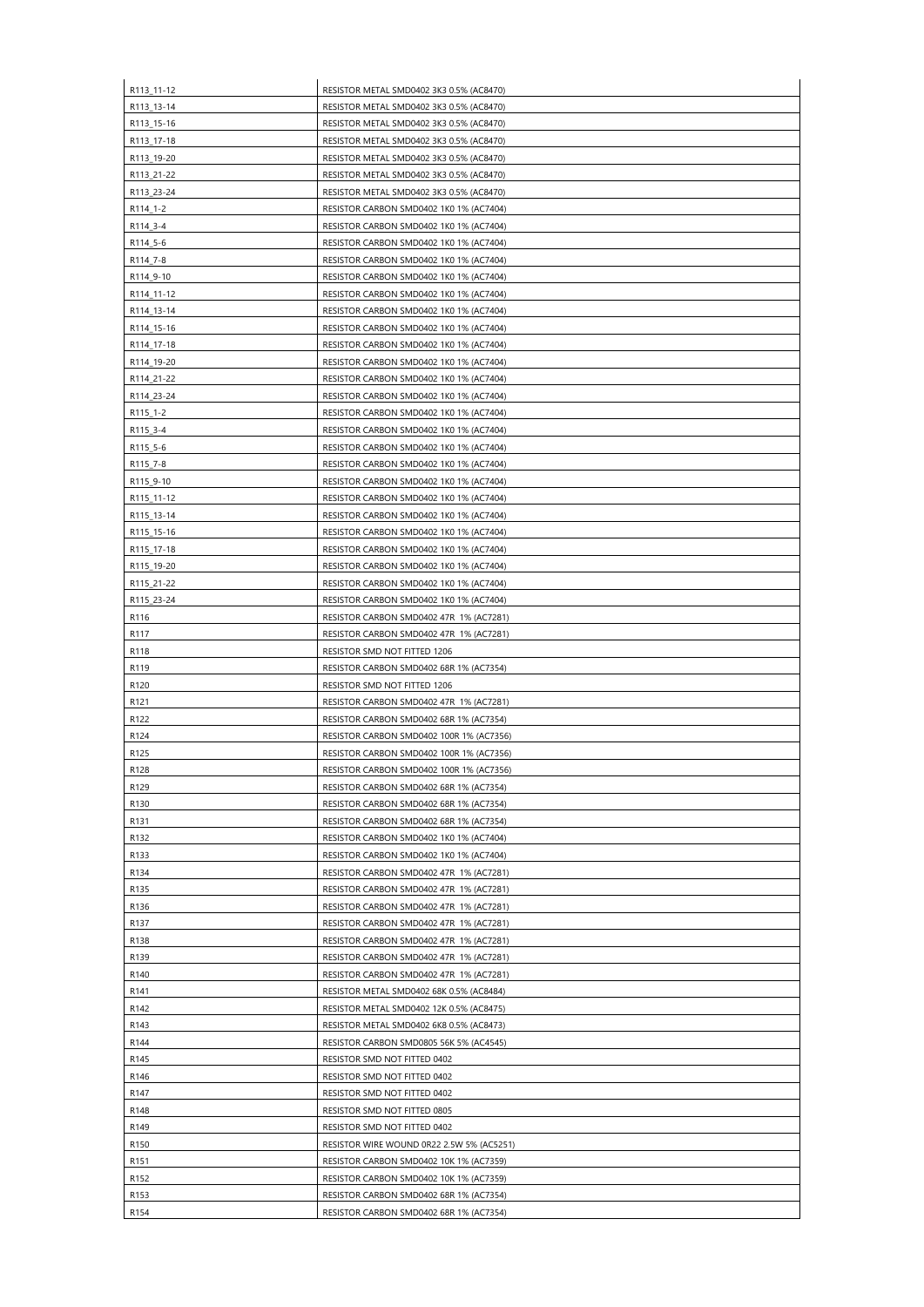| R155             | RESISTOR CARBON SMD0402 68R 1% (AC7354)                                              |
|------------------|--------------------------------------------------------------------------------------|
| R156             | RESISTOR CARBON SMD0402 68R 1% (AC7354)                                              |
| R <sub>157</sub> | RESISTOR CARBON SMD0402 68R 1% (AC7354)                                              |
| R <sub>158</sub> | RESISTOR CARBON SMD0402 68R 1% (AC7354)                                              |
| R159             | RESISTOR CARBON SMD0402 68R 1% (AC7354)                                              |
| R160             | RESISTOR CARBON SMD0402 68R 1% (AC7354)                                              |
| R <sub>161</sub> | RESISTOR SMD NOT FITTED 1206                                                         |
| R <sub>162</sub> | RESISTOR CARBON SMD0402 47R 1% (AC7281)                                              |
| R163             | RESISTOR SMD NOT FITTED 1206                                                         |
| R <sub>164</sub> | RESISTOR CARBON SMD0402 47R 1% (AC7281)                                              |
| R165             | RESISTOR SMD NOT FITTED 1206                                                         |
| R166             | RESISTOR SMD NOT FITTED 1206                                                         |
| R <sub>167</sub> | <b>RESISTOR SMD NOT FITTED 1206</b>                                                  |
| R168             | RESISTOR CARBON SMD0402 47R 1% (AC7281)                                              |
| R169             | RESISTOR METAL SMD0402 2K7 0.5% (AC8469)                                             |
| R170             | RESISTOR METAL SMD0402 2K7 0.5% (AC8469)                                             |
| R <sub>171</sub> | RESISTOR METAL SMD0805 8K2 1% (AC5017)                                               |
| R172             | RESISTOR METAL SMD0805 820R 1% (AC5491)                                              |
| R <sub>173</sub> | RESISTOR METAL SMD0805 8K2 1% (AC5017)                                               |
| R174             | RESISTOR METAL SMD0805 820R 1% (AC5491)                                              |
| R175             | RESISTOR CARBON SMD0805 1K8 1% (AC3060)                                              |
| R <sub>176</sub> | RESISTOR METAL SMD0805 8K2 1% (AC5017)                                               |
| R177             | RESISTOR METAL FILM SMD0805 2K2 1% (AC0370)                                          |
| R178             | RESISTOR METAL SMD0805 820R 1% (AC5491)                                              |
| R179             | RESISTOR METAL SMD0402 2K7 0.5% (AC8469)                                             |
| R180             | RES SMD 15K 1% 0805 METAL FILM AC5050                                                |
| R181             | RESISTOR METAL FILM SMD0805 680R 1% (AC3058)                                         |
| R <sub>182</sub> | RESISTOR METAL SMD0402 2K7 0.5% (AC8469)                                             |
| R <sub>183</sub> | RESISTOR METAL SMD0805 8K2 1% (AC5017)                                               |
| R184             | RESISTOR CARBON SMD0805 15K 5% (AC3486)                                              |
| R185             | RESISTOR METAL SMD0805 820R 1% (AC5491)                                              |
| R186             | RESISTOR METAL FILM SMD0805 680R 1% (AC3058)                                         |
| R187             | RESISTOR METAL SMD0402 2K7 0.5% (AC8469)                                             |
| R <sub>188</sub> | RESISTOR METAL SMD0805 8K2 1% (AC5017)                                               |
| R189             | RES SMD 15K 1% 0805 METAL FILM AC5050                                                |
| R190             | RESISTOR METAL SMD0805 820R 1% (AC5491)                                              |
| R191             | RESISTOR METAL FILM SMD0805 680R 1% (AC3058)                                         |
| R192             | RESISTOR METAL FILM SMD0805 1K2 1% (AC3059)                                          |
| R193             | RESISTOR METAL FILM SMD0805 10K 1% (AC2841)                                          |
| R <sub>194</sub> | RESISTOR SMD NOT FITTED 0805                                                         |
| R <sub>195</sub> | RESISTOR SMD NOT FITTED 0805                                                         |
| R196             | RESISTOR SMD NOT FITTED 0805                                                         |
| R198             | RESISTOR CARBON SMD0402 68R 1% (AC7354)                                              |
| R199             | RESISTOR CARBON SMD0402 68R 1% (AC7354)                                              |
| R200             | RESISTOR CARBON SMD0402 68R 1% (AC7354)                                              |
| R <sub>201</sub> | RESISTOR CARBON SMD0402 0R0 (AC7350)                                                 |
| R202             | RESISTOR CARBON SMD0402 68R 1% (AC7354)                                              |
| R203             | RESISTOR CARBON SMD0402 68R 1% (AC7354)                                              |
| R204             | RESISTOR CARBON SMD0402 68R 1% (AC7354)                                              |
| R205             | RESISTOR CARBON SMD0402 68R 1% (AC7354)                                              |
| R206             | RESISTOR CARBON SMD0402 68R 1% (AC7354)                                              |
| R208             | RESISTOR CARBON SMD0402 47R 1% (AC7281)                                              |
| R209             |                                                                                      |
|                  | RESISTOR CARBON SMD0402 47R 1% (AC7281)                                              |
| R210             | RESISTOR CARBON SMD0402 47R 1% (AC7281)                                              |
| R211             | RESISTOR CARBON SMD0402 47R 1% (AC7281)                                              |
| R212             |                                                                                      |
| R213             | RESISTOR CARBON SMD0402 100R 1% (AC7356)<br>RESISTOR CARBON SMD0402 100R 1% (AC7356) |
| R214             |                                                                                      |
|                  | RESISTOR CARBON SMD0402 100R 1% (AC7356)                                             |
| R215             | RESISTOR CARBON SMD0402 100R 1% (AC7356)                                             |
| R217             | RESISTOR SMD NOT FITTED 0805                                                         |
| R218             | RESISTOR SMD NOT FITTED 0805                                                         |
| R219             | RESISTOR SMD NOT FITTED 0805                                                         |
| R220             | RESISTOR SMD NOT FITTED 0805                                                         |
| R221             | RESISTOR SMD NOT FITTED 0805                                                         |
| R222<br>R223     | RESISTOR SMD NOT FITTED 0805<br>RESISTOR SMD NOT FITTED 0805                         |